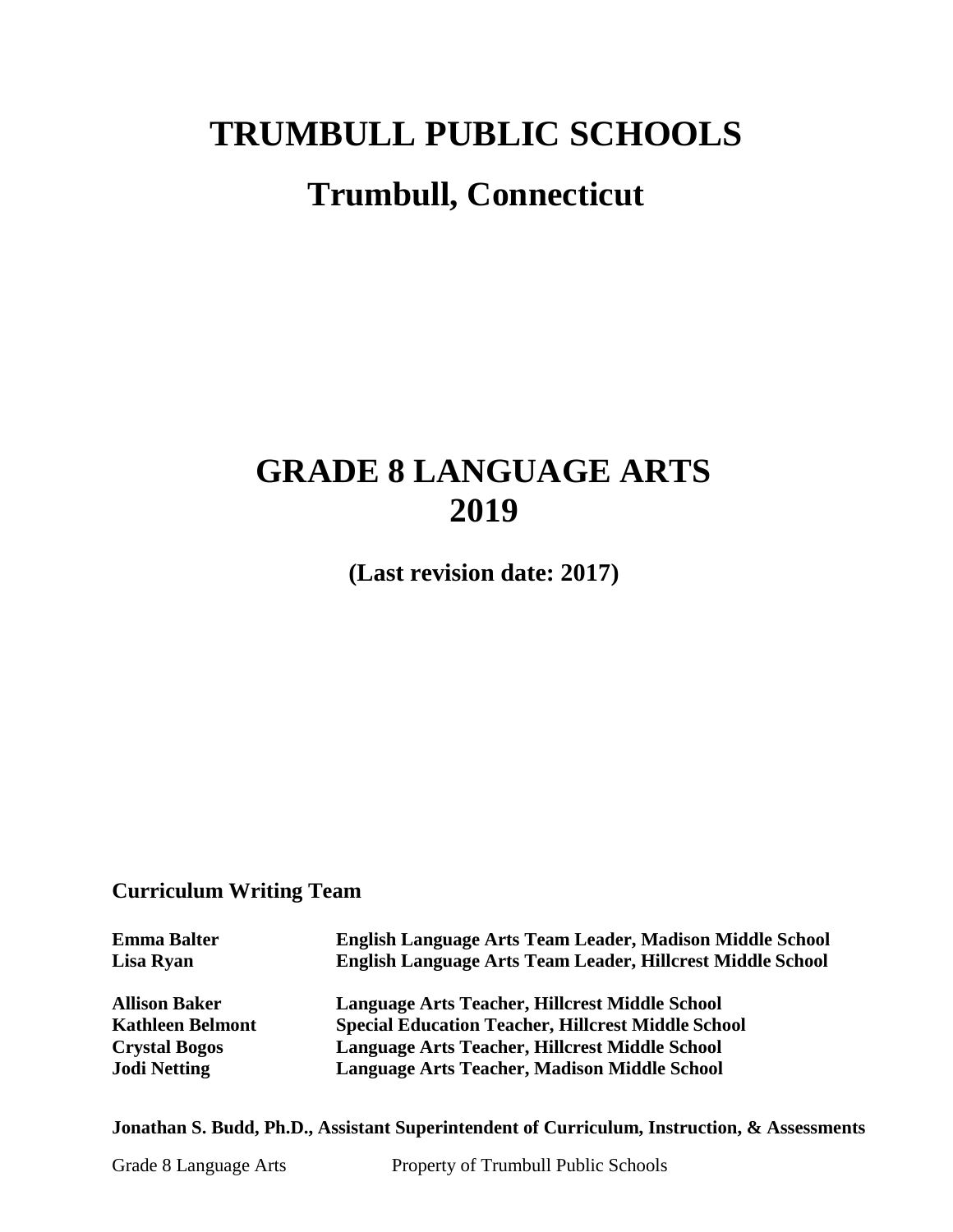## **Grade 8 Language Arts Table of Contents**

| Unit 4: Studying the Importance of Family and Faith in Our Lives  19 |  |
|----------------------------------------------------------------------|--|
|                                                                      |  |
|                                                                      |  |
|                                                                      |  |
|                                                                      |  |

The Trumbull Board of Education will continue to take Affirmative Action to ensure that no persons are discriminated against in its employment.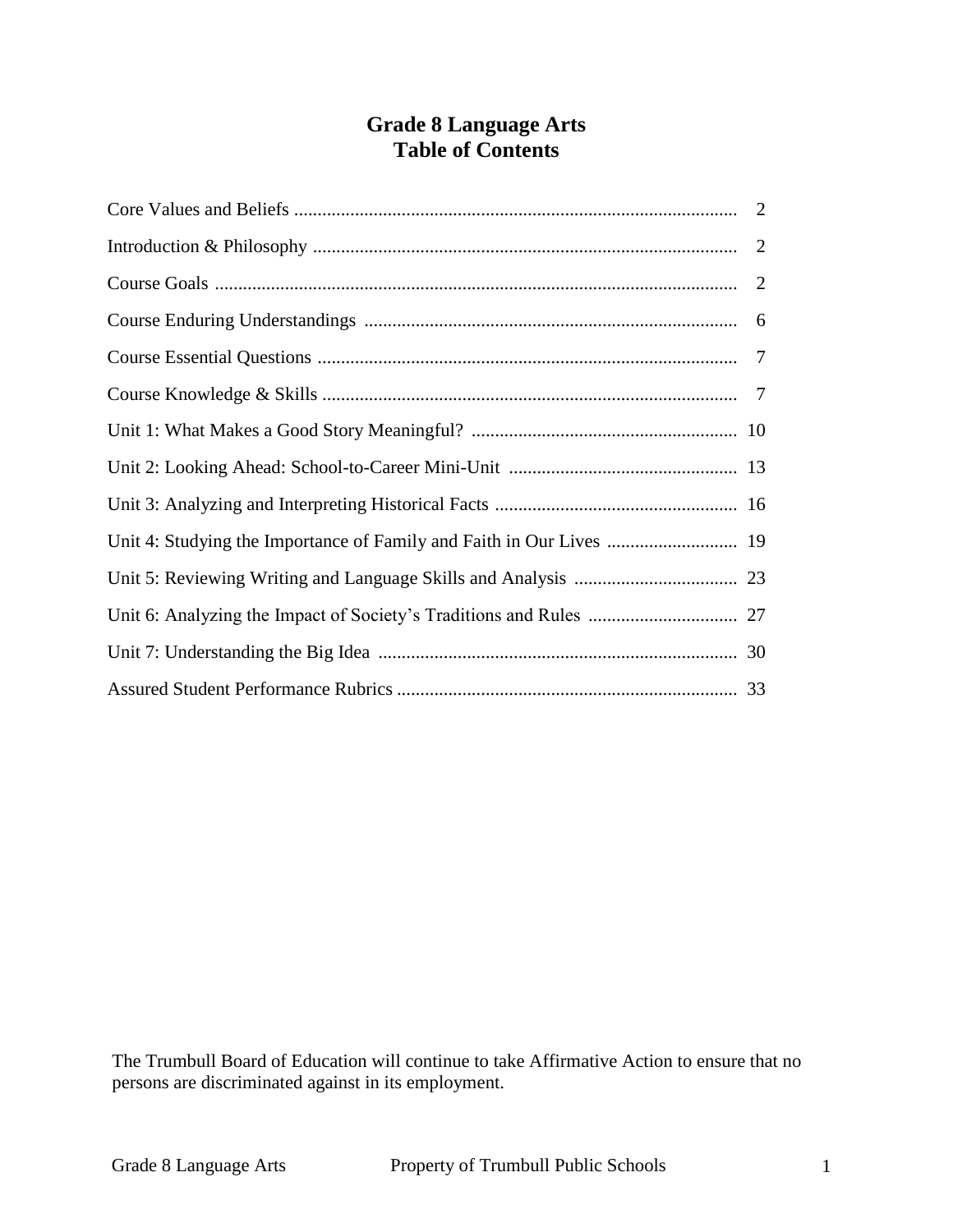## **CORE VALUES AND BELIEFS**

The Trumbull School Community engages in an environment conducive to learning which believes that all students will **read** and **write effectively**, therefore communicating in an articulate and coherent manner. All students will participate in activities **that present problemsolving through critical thinking**. Students will use technology as a tool applying it to decision making. We believe that by fostering self-confidence, self-directed and student-centered activities, we will promote **independent thinkers and learners**. We believe **ethical conduct** to be paramount in sustaining the welcoming school climate that we presently enjoy.

Approved 8/26/2011

## **INTRODUCTION & PHILOSOPHY**

Grade 8 Language Arts is a full-year course. Students actively engage in all aspects of language arts: reading, writing, speaking, listening, and viewing. Students explore these strands as they engage in the genres of reading, writing, and oral presentation, including meaningful discussions about what they read and write. Collaboration is a cornerstone of the classroom as students participate in small-group and large-group discussions and activities. Other media, such as film, art, and music, are also integrated within units of study. Complex texts offer students the challenges of grappling with works of exceptional craft and thought whose range extends across genres, cultures, and centuries, and the opportunity to use their works to build and extend their own writing. Students develop their writing skills as they engage in the processes of writing, and conventions of writing are integrated into all writing units.

Middle school literacy is dynamic and ever-changing. Traditionally, reading, writing, speaking, listening, and viewing have been identified as the critical skills in literacy development. However, as information and technology shape our society, the definition of literacy and its relationship to education also must change. Middle school language arts teachers support students by teaching them the tools to construct and share meaning in a variety of contexts in today's world.

Texts, both those read by groups of students and those read by students independently, should meet grade-level-appropriate norms for text complexity, appreciating the confluence of qualitative, quantitative, and reader and task considerations. It is the assumption that students are reading grade-level-appropriate texts in each unit of study, with scaffolding as necessary to ultimately promote independent proficiency.

## **COURSE GOALS**

The following course goals derive from the 2010 Connecticut Core Standards.

[CCS.ELA-Literacy.RL.8.1/](http://www.corestandards.org/ELA-Literacy/RL/6/1/)RI.8.1 Cite the textual evidence that most strongly supports an analysis of what the text says explicitly as well as inferences drawn from the text.

| Grade 8 Language Arts | Property of Trumbull Public Schools |  |
|-----------------------|-------------------------------------|--|
|                       |                                     |  |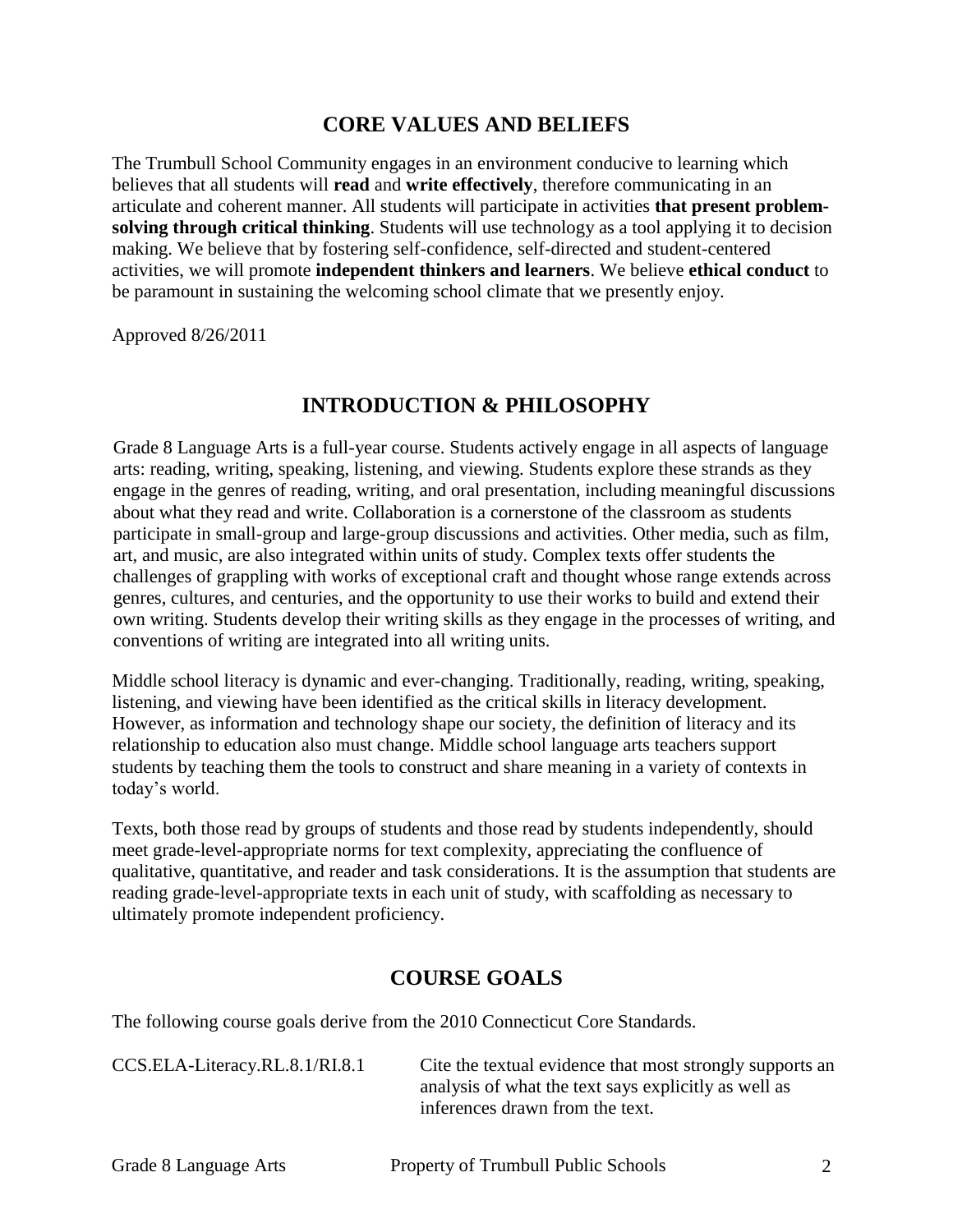| CCS.ELA-Literacy.RL.8.2/RI.8.2   | Use particular details to determine a theme or central<br>idea of a text and to analyze how it is developed over<br>the course of the text, including its relationship to<br>characters, setting, plot, and/or supporting ideas;<br>summarize the text.                    |
|----------------------------------|----------------------------------------------------------------------------------------------------------------------------------------------------------------------------------------------------------------------------------------------------------------------------|
| CCS.ELA-Literacy.RL.8.3/RI.8.3   | Analyze how ideas and themes develop and evolve over<br>the course of a text via particular incidents in the text or<br>particular connections among or distinctions between<br>individuals, ideas, or events.                                                             |
| CCS.ELA-Literacy.RL.8.4/RI.8.4   | Understand the choices the author makes in words,<br>sentences, and paragraph structure, including analogies<br>or allusions to other texts, and how these choices<br>contribute to the meaning and purpose of the text.                                                   |
| CCS.ELA-Literacy.RL.8.5/RI.8.5   | Understand the choices the author makes in<br>paragraph, chapter, or section structure of two or more<br>texts and how these choices contribute to the meaning<br>and purpose of each text.                                                                                |
| CCS.ELA-Literacy.RL.8.6/RI.8.6   | Explain how an author develops the point of view of<br>each narrator or speaker of a text, including how a<br>particular point of view is distinguished from others,<br>including that of the audience or reader, and the effects<br>of the differences in points of view. |
| CCS.ELA-Literacy.RL.8.7/RI.8.7   | Analyze different media to compare, contrast, and<br>evaluate ideas presented in texts and the different<br>techniques used to convey and create those ideas.                                                                                                              |
| CCS.ELA-Literacy.RI.8.8          | Understand and evaluate the arguments and claims<br>presented in texts and analyze the supporting details.                                                                                                                                                                 |
| CCS.ELA-Literacy.RL.8.9/RI.8.9   | Compare and contrast ideas and structures of texts in<br>different forms or genres, including a fiction text and a<br>myth, traditional story, or religious work treating the<br>same topic.                                                                               |
| CCS.ELA-Literacy.RL.8.10/RI.8.10 | Read and comprehend literature, including stories,<br>dramas, and poems, and literary nonfiction, at the high<br>end of the grades 6-8 text complexity band<br>independently and proficiently.                                                                             |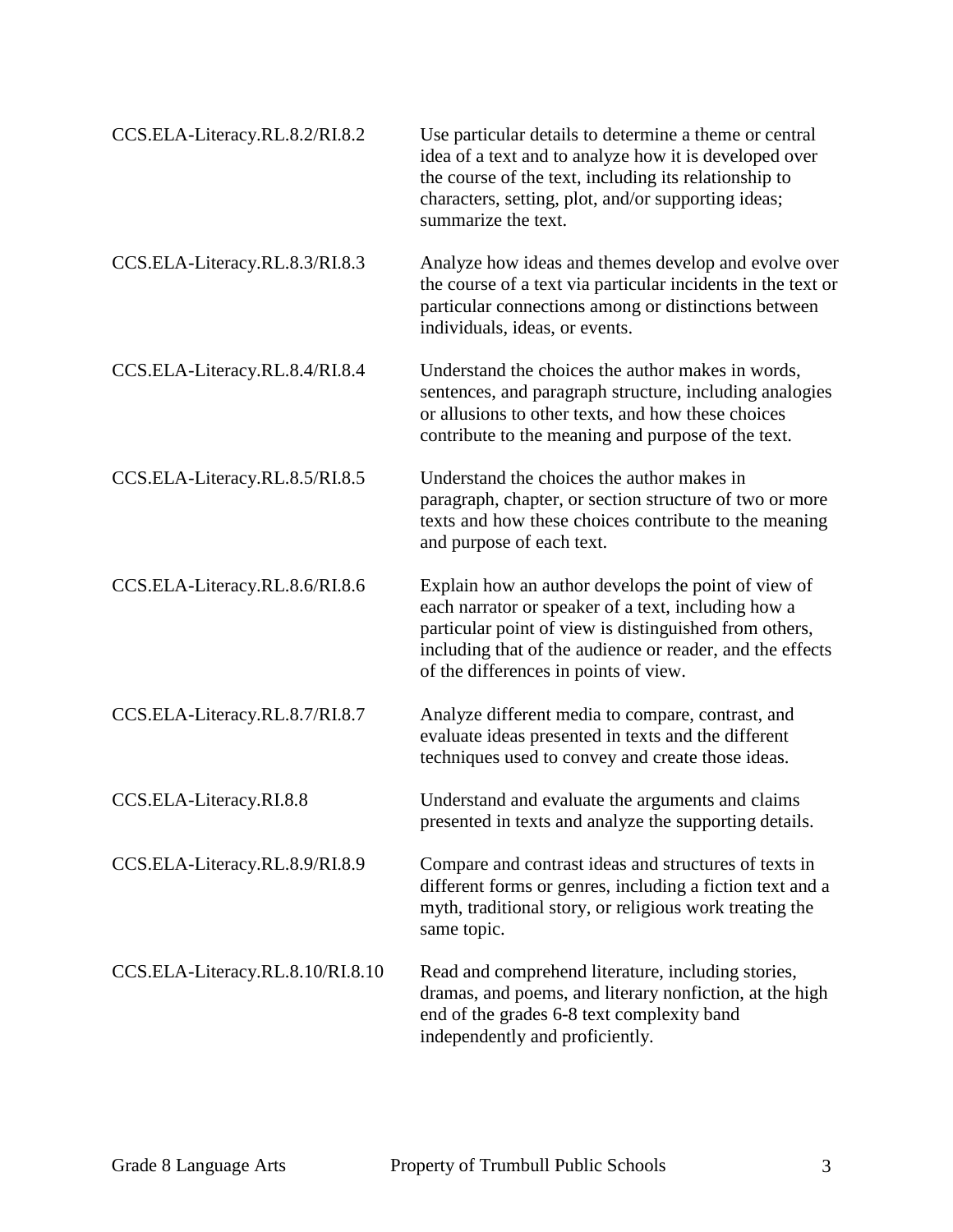| CCS.ELA-Literacy.W.8.1  | Write arguments to support claims with clear reasons<br>and relevant evidence.                                                                                                                                                                                                                             |
|-------------------------|------------------------------------------------------------------------------------------------------------------------------------------------------------------------------------------------------------------------------------------------------------------------------------------------------------|
| CCS.ELA-Literacy.W.8.2  | Write informative/explanatory texts to examine a topic<br>and convey ideas, concepts, and information through<br>the selection, organization, and analysis of relevant<br>content.                                                                                                                         |
| CCS.ELA-Literacy.W.8.3  | Write narratives to develop real or imagined<br>experiences or events using effective technique,<br>relevant descriptive details, and well-structured event<br>sequences.                                                                                                                                  |
| CCS.ELA-Literacy.W.8.4  | Produce clear and coherent writing in which the<br>development, organization, and style are appropriate to<br>task, purpose, and audience.                                                                                                                                                                 |
| CCS.ELA-Literacy.W.8.5  | With some guidance and support from peers and adults,<br>develop and strengthen writing as needed by planning,<br>revising, editing, rewriting, or trying a new approach,<br>focusing on how well purpose and audience have been<br>addressed.                                                             |
| CCS.ELA-Literacy.W.8.6  | Use technology, including the Internet, to produce and<br>publish writing and present the relationships between<br>information and ideas efficiently as well as to interact<br>and collaborate with others.                                                                                                |
| CCS.ELA-Literacy.W.8.7  | Conduct short research projects to answer a question<br>(including a self-generated question), drawing on<br>several sources and generating additional related,<br>focused questions that allow for multiple avenues of<br>exploration.                                                                    |
| CCS.ELA-Literacy.W.8.8  | Gather relevant information from multiple print and<br>digital sources, using search terms effectively; assess<br>the credibility and accuracy of each source; and quote<br>or paraphrase the data and conclusions of others while<br>avoiding plagiarism and following a standard format for<br>citation. |
| CCS.ELA-Literacy.W.8.9  | Draw evidence from literary or informational texts to<br>support analysis, reflection, and research.                                                                                                                                                                                                       |
| CCS.ELA-Literacy.W.8.10 | Write routinely over extended time frames (time for<br>research, reflection, and revision) and shorter time                                                                                                                                                                                                |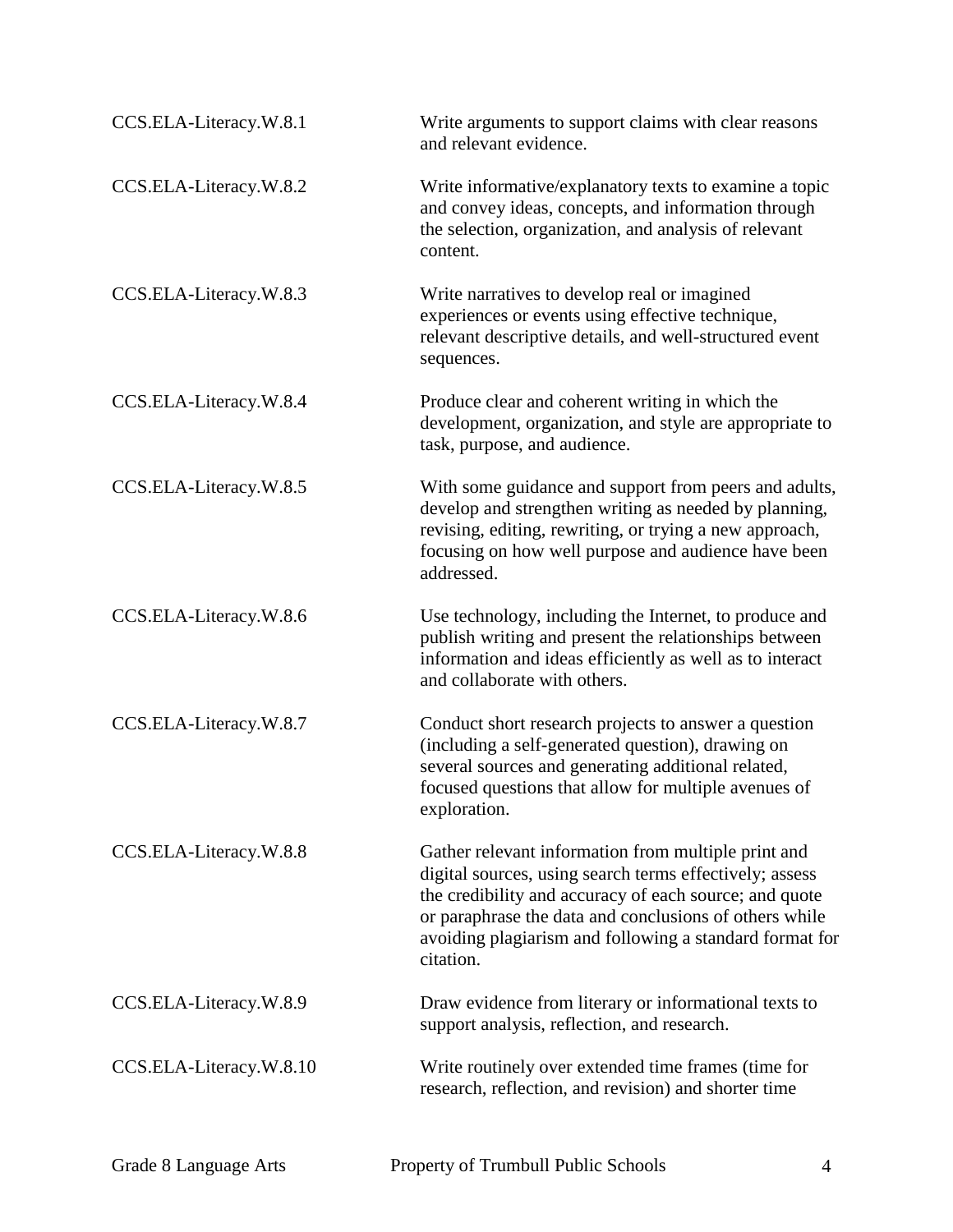|                         | frames (a single sitting or a day or two) for a range of<br>discipline-specific tasks, purposes, and audiences.                                                                                                                                  |
|-------------------------|--------------------------------------------------------------------------------------------------------------------------------------------------------------------------------------------------------------------------------------------------|
| CCS.ELA-Literacy.SL.8.1 | Engage effectively in a range of collaborative<br>discussions (one-on-one, in groups, and teacher-led)<br>with diverse partners on grade 8 topics, texts, and<br>issues, building on others' ideas and expressing their<br>own clearly.          |
| CCS.ELA-Literacy.SL.8.2 | Analyze the purpose of information presented in<br>diverse media and formats (e.g., visually,<br>quantitatively, orally) and evaluate the motives (e.g.,<br>social, commercial, political) behind its presentation.                              |
| CCS.ELA-Literacy.SL.8.3 | Delineate a speaker's argument and specific claims,<br>evaluating the soundness of the reasoning and the<br>relevance and sufficiency of the evidence and<br>identifying when irrelevant evidence is introduced.                                 |
| CCS.ELA-Literacy.SL.8.4 | Present claims and findings, emphasizing salient points<br>in a focused, coherent manner with relevant evidence,<br>sound valid reasoning, and well-chosen details; use<br>appropriate eye contact, adequate volume, and clear<br>pronunciation. |
| CCS.ELA-Literacy.SL.8.5 | Integrate multimedia and visual displays into<br>presentations to clarify information, strengthen claims<br>and evidence, and add interest.                                                                                                      |
| CCS.ELA-Literacy.SL.8.6 | Adapt speech to a variety of contexts and tasks,<br>demonstrating command of formal English when<br>indicated or appropriate.                                                                                                                    |
| CCS.ELA-Literacy.L.8.1  | Demonstrate command of the conventions of standard<br>English grammar and usage when writing or speaking.                                                                                                                                        |
| CCS.ELA-Literacy.L.8.2  | Demonstrate command of the conventions of standard<br>English capitalization, punctuation, and spelling when<br>writing.                                                                                                                         |
| CCS.ELA-Literacy.L.8.3  | Use knowledge of language and its conventions when<br>writing, speaking, reading, or listening.                                                                                                                                                  |
| CCS.ELA-Literacy.L.8.4  | Determine or clarify the meaning of unknown and<br>multiple-meaning words and phrases based on grade 8                                                                                                                                           |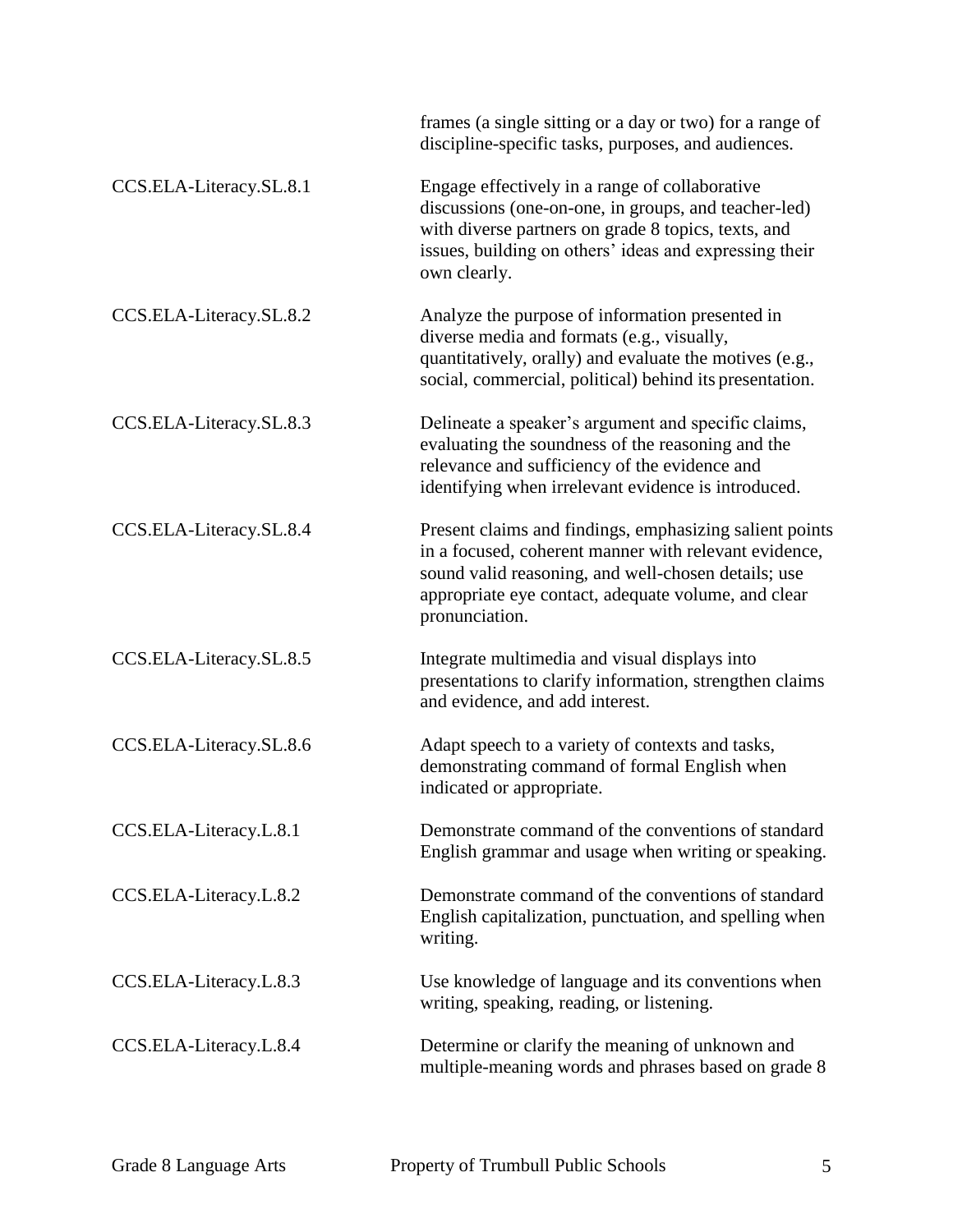|                        | reading and content, choosing flexibly from a range of<br>strategies.                                                                                                                                                 |
|------------------------|-----------------------------------------------------------------------------------------------------------------------------------------------------------------------------------------------------------------------|
| CCS.ELA-Literacy.L.8.5 | Demonstrate understanding of figurative language,<br>word relationships, and nuances in word meanings.                                                                                                                |
| CCS.ELA-Literacy.L.8.6 | Acquire and use accurately grade-appropriate general<br>academic and domain-specific words and phrases;<br>gather vocabulary knowledge when considering a word<br>or phrase important to comprehension or expression. |

## **COURSE ENDURING UNDERSTANDINGS**

#### **Reading**

Students will understand that

- textual evidence is necessary to support analysis of central idea, inference, and summary.
- close reading will increase comprehension of text.
- there are similarities and differences between written text and other media.
- word meanings, structure, and point of view shape understanding of text.

## **Writing**

Students will understand that . . .

- each type of writing (argumentative, informative, and narrative) has its unique purpose, style, and structure.
- the production of clear, coherent writing is a process that requires planning, revising, editing, rewriting, and using technology as a means to publish, and to possibly find a new approach.
- effective research presents knowledge gained from the evaluation of multiple, credible, and reliable sources that will clearly support a claim or explain a topic.

## **Speaking & Listening**

Students will understand that . . .

- speakers use strategies and techniques for effective academic conversation and presentation.
- listeners need to analyze purpose and to evaluate information presented in different formats.
- listeners need to evaluate a speaker's argument/reasoning and determine relevance.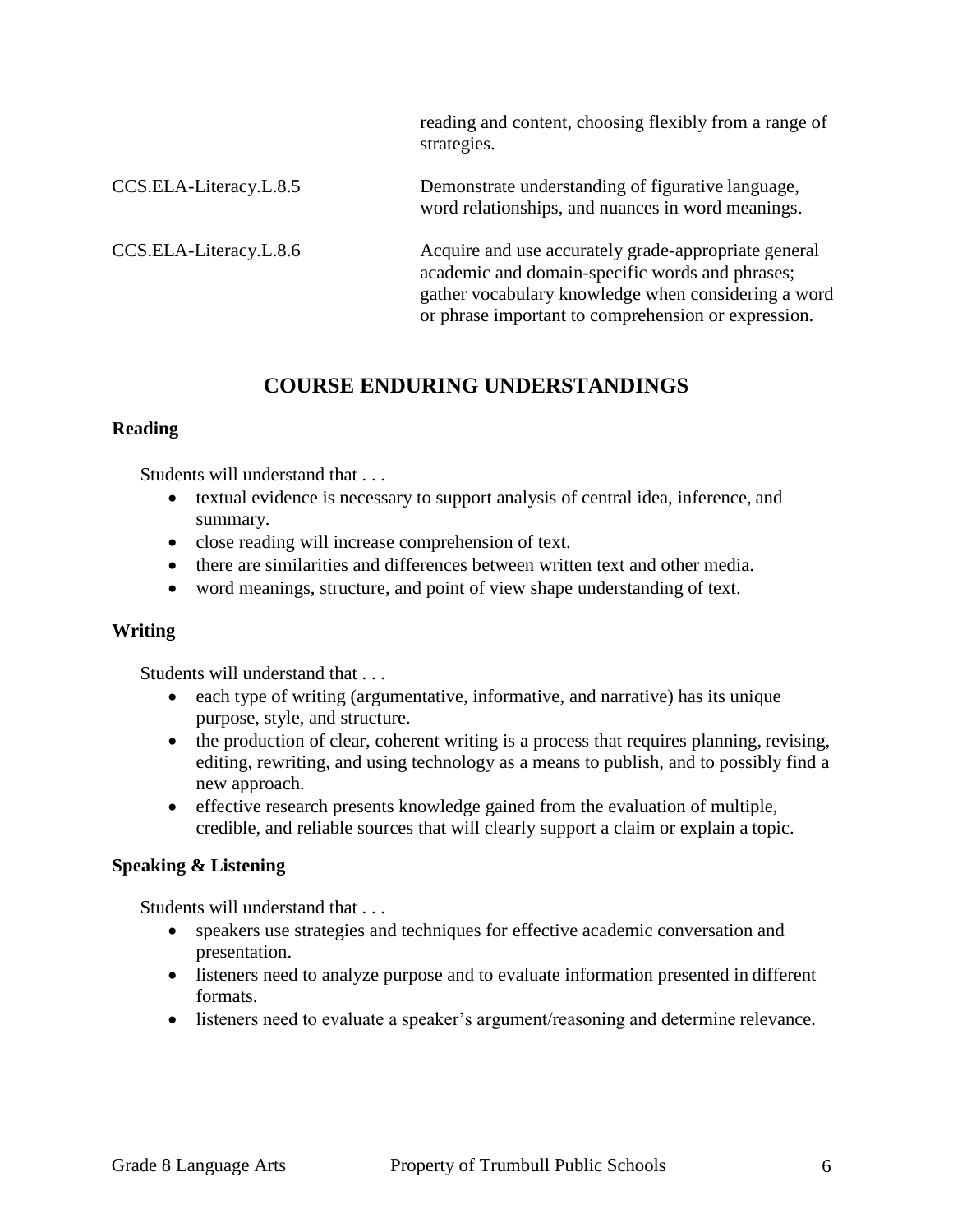## **COURSE ESSENTIAL QUESTIONS**

## **Reading**

- How does a reader come to understand and appreciate what he/she reads?
- How does reading make me a better writer?
- What do reading and writing in all their forms teach us about life and being human?
- How do I unlock the power of words?

## **Writing**

- How do I effectively use the writing process?
- How does reading a variety of genres enhance my writing?
- What strategies can I use to write more effectively?
- How do I gather and use information to support my thinking and writing?

## **Speaking & Listening**

- How do I listen?
- How do I orally communicate ideas effectively to various audiences?
- How do I engage in collaborative discussion?
- How do I evaluate a speaker's argument and reasoning?

## **COURSE KNOWLEDGE & SKILLS**

## **Reading**

Students will understand

- the elements of fiction and nonfiction.
- the use of figurative language and connotative meaning.
- the impact of tone, word choice, and point of view on meaning.
- the varieties of text structures.
- the characteristics of different genres.
- the various types of media used for comparative study.
- key academic vocabulary.

Students will be able to . . .

- cite text evidence to support their analysis of a work.
- analyze the use of key details in informational text.
- describe the development of plot and character in a work.
- determine the theme/central idea of a work.
- summarize text.
- analyze elements of a given text structure.
- determine word meaning.
- distinguish fact from opinion.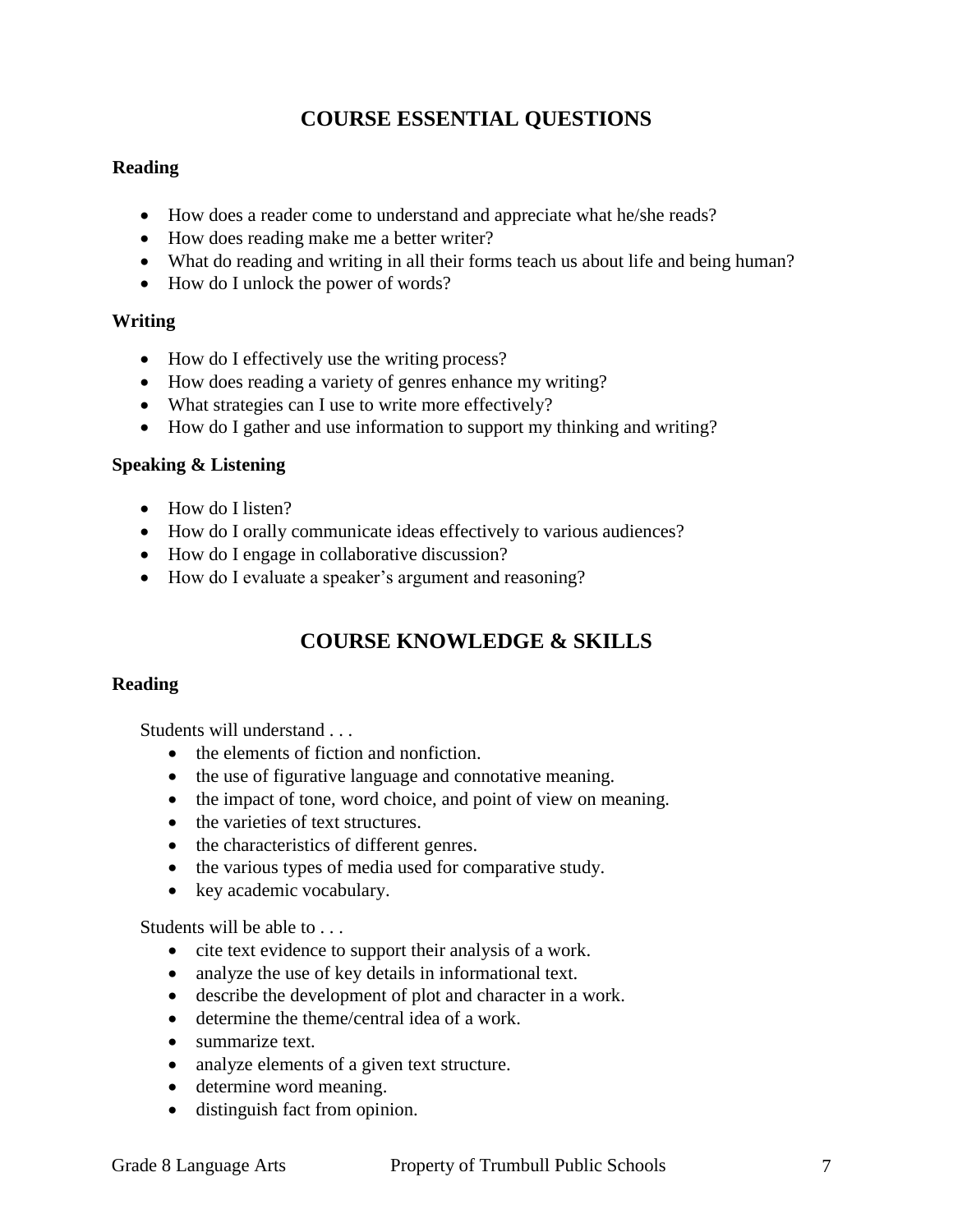- compare and contrast elements of different genres and media.
- analyze the use of text features.
- integrate information from different sources.
- evaluate claims and supporting details.

#### **Writing**

Students will understand . . .

- the steps of process writing.
- the parts of an essay.
- the organizational structures and strategies for different types of writing.
- effective strategies to build fluency, elaboration, clarity, and interest.
- the use of figurative language.
- accurate and logical evidence necessary for elaboration of a topic.
- the characteristics of different genres.
- the various types of media used for comparative study.
- key academic vocabulary.

Students will be able to . . .

- introduce and support claims.
- acknowledge alternate or opposing claims.
- establish and maintain formal style.
- produce and develop writing mindful of task, purpose, and audience.
- use transitions.
- elaborate in a variety of ways.
- use precise language.
- conduct research.
- gather reliable information from reliable sources.
- paraphrase information.
- cite and document information according to MLA guidelines.
- peer-edit, self-edit, and revise their writing.
- publish writing.

#### **Speaking & Listening**

Students will understand . . .

- collaborative group discussion as an opportunity to express ideas and gain insights and new understandings from others.
- viewing and listening to recordings as other ways to gather information and extend learning of a topic, text, or issue under study.
- organization, elaboration, and strategies necessary for effective communication of ideas in presentations.
- the use of visual displays and multimedia components to enhance presentations.

Students will be able to . . .

• participate in collaborative learning groups.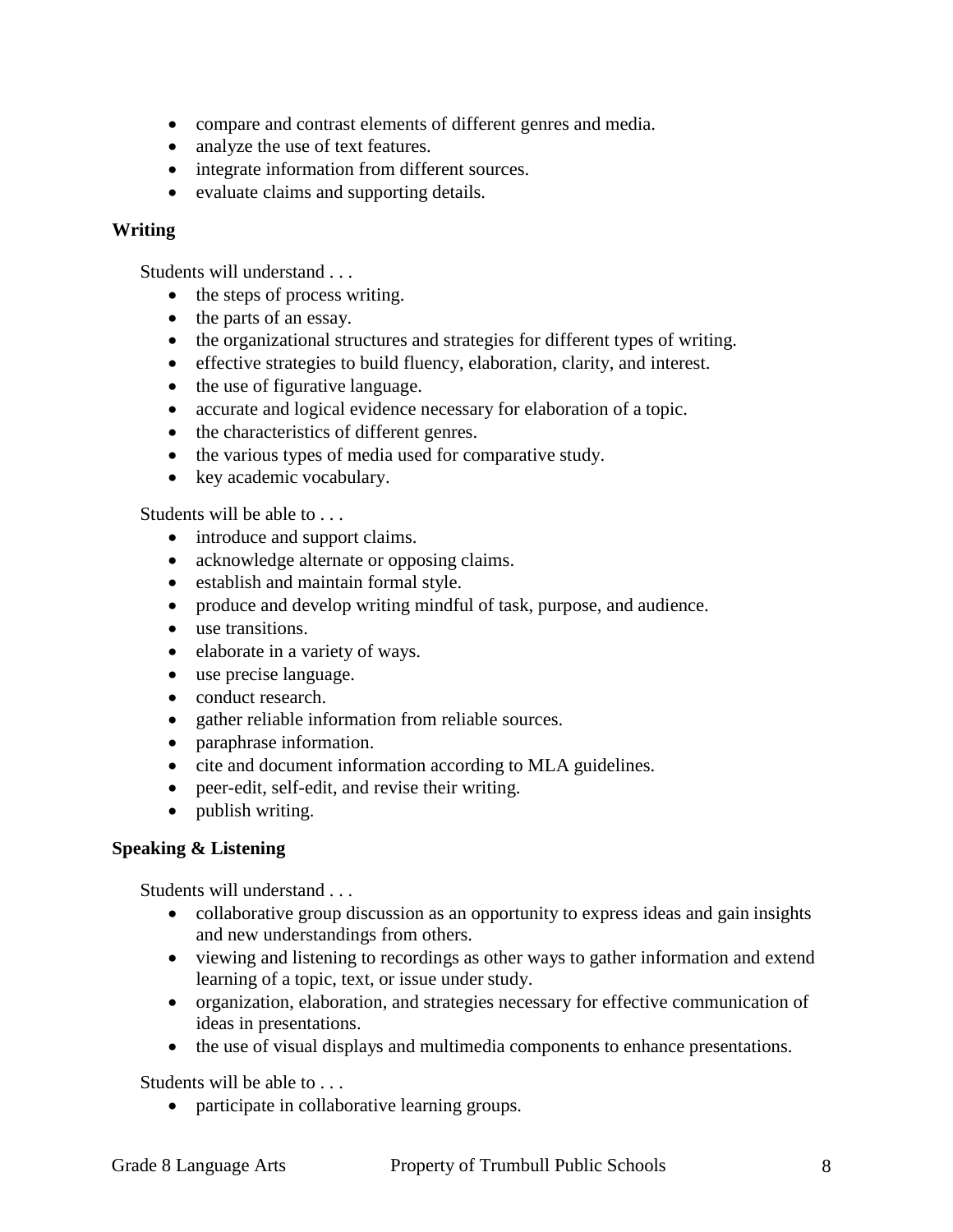- prepare for collaborative discussion by completing required reading and/or written work that supports the focus of discussion and collaboration and/or their role(s) in that discussion/ group work.
- participate in group collaboration by posing and responding to questions with relevant and meaningful responses.
- present information in both formal and informal settings.
- produce and develop presentations mindful of task, purpose, and audience.
- interpret information presented by their peers, recordings, videos, and other multimedia.
- use appropriate eye contact, adequate volume, and clear pronunciation.
- include multimedia components and visual displays in their presentations.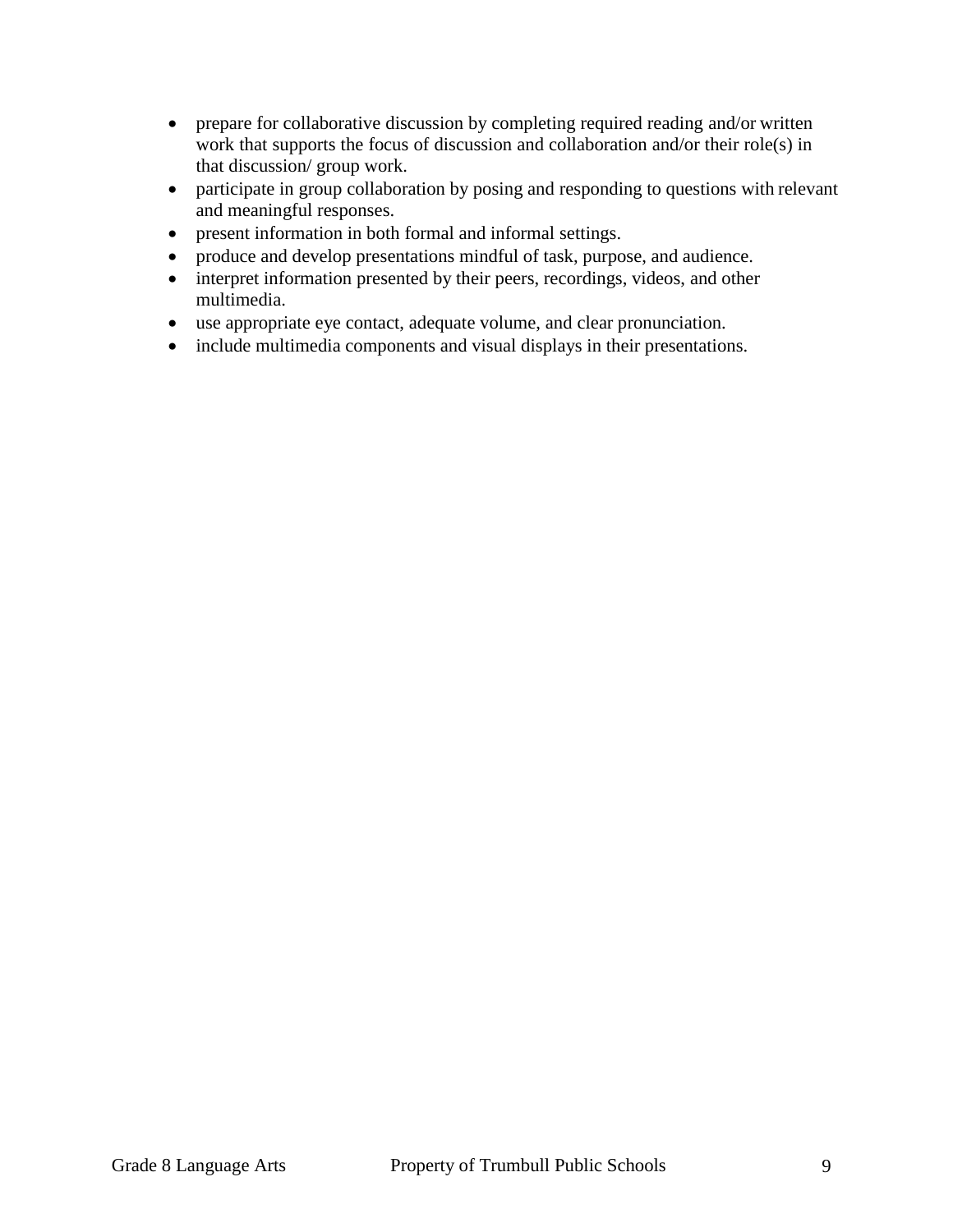## **UNIT 1 What Makes a Good Story Meaningful?**

## **Unit Goals**

| CCS.ELA-Literacy.RL.8.1 | Support textual understandings with the strongest, most<br>compelling details from the text.                                                                                                                                                   |
|-------------------------|------------------------------------------------------------------------------------------------------------------------------------------------------------------------------------------------------------------------------------------------|
| CCS.ELA-Literacy.RL.8.2 | Identify themes of several short stories and how they<br>are developed through the texts' plots, settings, and<br>characters.                                                                                                                  |
| CCS.ELA-Literacy.W.8.2  | Publish a multi-paragraph informative essay focused<br>on using text evidence to present a claim about a theme<br>of one of the short stories read.                                                                                            |
| CCS.ELA-Literacy.W.8.5  | With some guidance and support from peers and adults,<br>develop and strengthen writing as needed by planning,<br>revising, editing, rewriting, or trying a new approach,<br>focusing on how well purpose and audience have been<br>addressed. |
| CCS.ELA-Literacy.SL.8.1 | Engage effectively in a range of collaborative<br>discussions (one-on-one, in groups, and teacher-led)<br>with diverse partners on grade 8 topics, texts, and<br>issues, building on others' ideas and expressing their<br>own clearly.        |
| CCS.ELA-Literacy.SL.8.6 | Adapt speech to a variety of contexts and tasks,<br>demonstrating command of formal English when<br>indicated or appropriate.                                                                                                                  |
| CCS.ELA-Literacy.L.8.1  | Demonstrate command of the conventions of standard<br>English grammar and usage when writing or speaking.                                                                                                                                      |
| CCS.ELA-Literacy.L.8.2  | Demonstrate command of the conventions of standard<br>English capitalization, punctuation, and spelling when<br>writing.                                                                                                                       |
| CCS.ELA-Literacy.L.8.3  | Use knowledge of language and its conventions when<br>writing, speaking, reading, or listening.                                                                                                                                                |
| CCS.ELA-Literacy.L.8.4  | Determine or clarify the meaning of unknown and<br>multiple-meaning words and phrases based on grade 8                                                                                                                                         |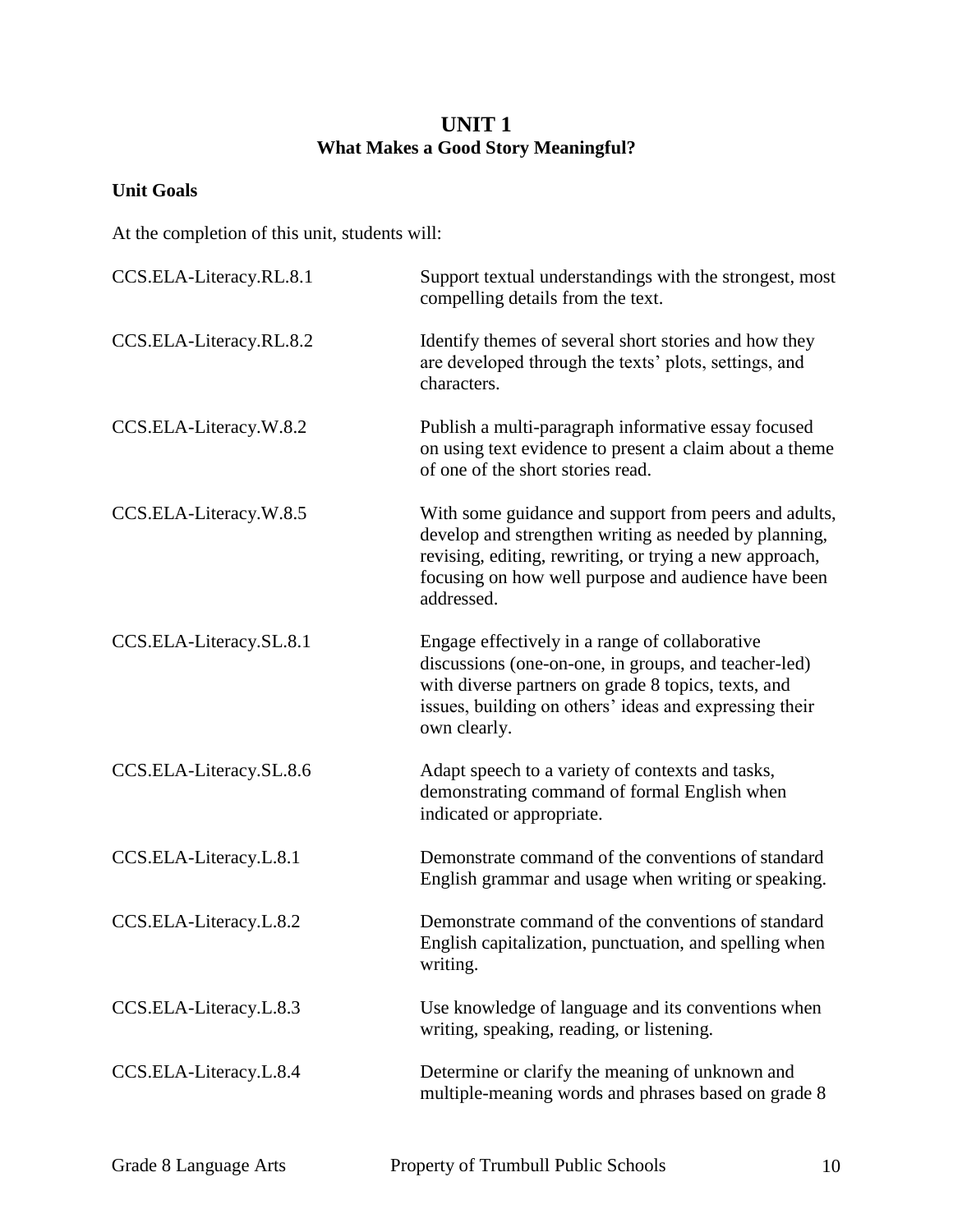|                        | reading and content, choosing flexibly from a range of<br>strategies.                                                                                                                                                 |
|------------------------|-----------------------------------------------------------------------------------------------------------------------------------------------------------------------------------------------------------------------|
| CCS.ELA-Literacy.L.8.5 | Demonstrate understanding of figurative language,<br>word relationships, and nuances in word meanings.                                                                                                                |
| CCS.ELA-Literacy.L.8.6 | Acquire and use accurately grade-appropriate general<br>academic and domain-specific words and phrases;<br>gather vocabulary knowledge when considering a word<br>or phrase important to comprehension or expression. |

#### **Unit Essential Questions**

- How can I best analyze a short story / novella?
- What does being in control of one's life really mean?

## **Scope and Sequence**

- Reviewing the major elements of fiction: plot, setting, character, and theme
- Using mentor texts to study craft techniques and to apply them in text analysis
- Reading, annotating, and discussing short texts to analyze literary elements, in particular based on analysis of textual evidence
- Reading closely to develop character
- Developing strategies to create a claim
- Writing short analytical responses to focused text-based questions
- Reviewing elements of analytical writing via mentor texts and models
- Finding and unpacking compelling text evidence
- Demonstrating command of language conventions in both writing and speaking

## **Assured Assessments**

Student performance on the following assessments will be included in the Trimester 1 report card.

#### Formative Assessment:

Students will annotate short texts read, providing evidence of the students' ability to analyze specific text details. Teachers will provide feedback on students' annotations via checklists and written/oral commentary.

## Summative Assessment:

Each student will publish an analytical essay focused on using text evidence to present a claim about a character in *The Outsiders*. The essay should include and explain relevant evidence from the text. A common rubric will be used to assess the essay, and grades will be factored into the trimester grade as a major element in a manner common to all grade 8 language arts teachers at both middle schools.

## **Resources**

\* All teachers will teach the two core short stories and the core novel. Each teacher will also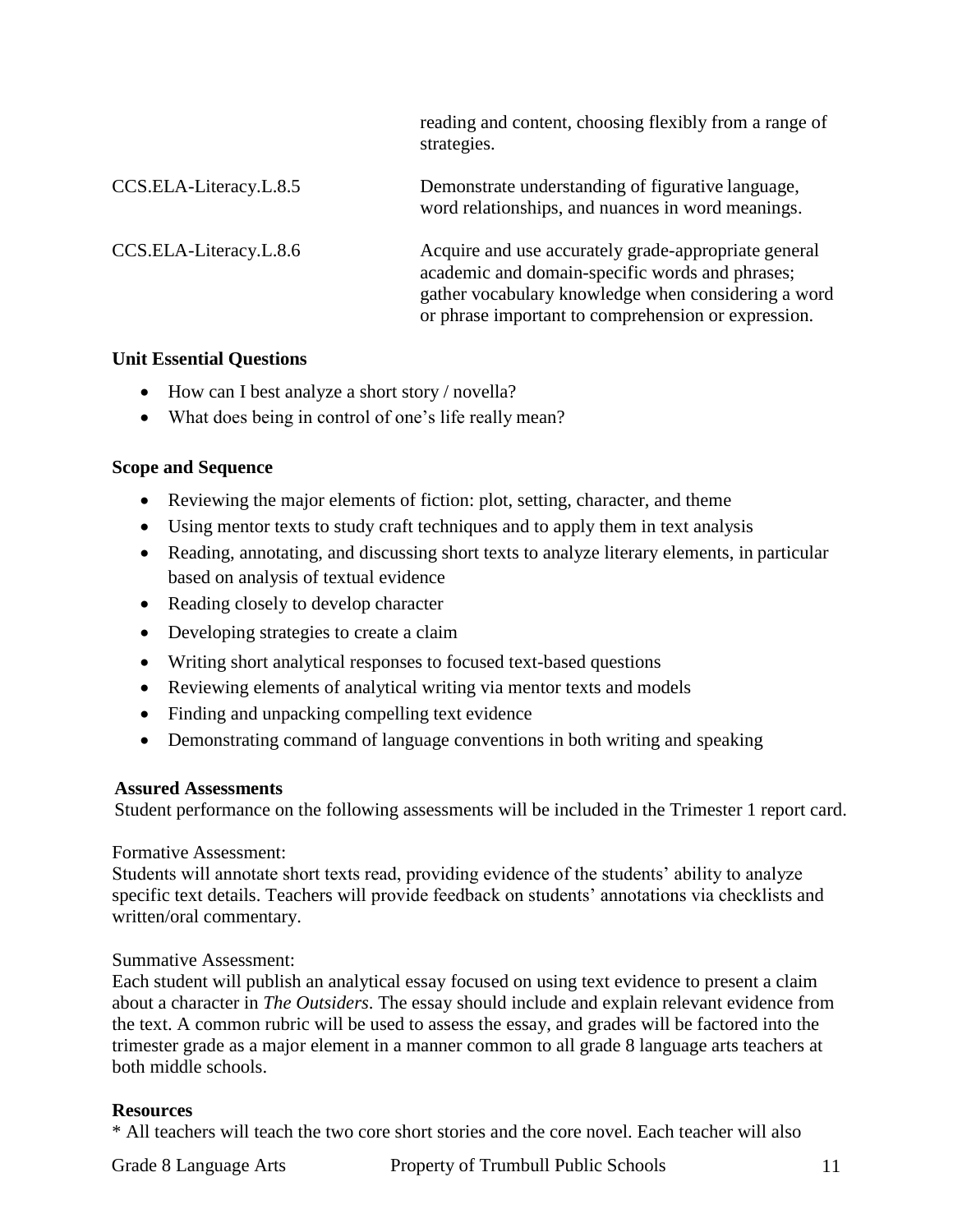select one supplemental short story.

## Core

- Calkins, Lucy. *Writing About Reading: From Reader's Notebooks to Companion Books* (Grade 7, Unit 2). *Units of Study in Argument, Informational, and Narrative Writing*. Portsmouth, NH: Heinemann, 2013. Print.
- *English Language Arts Common Core Performance Coach*. Chicago: Triumph Learning, 2015. Print.
- Hinton, S.E. *The Outsiders*.

## Supplemental

- Teacher-selected poetry to complement short stories read.
- Bagdasarian, Adam. "Popularity."
- Bradbury, Ray. "The Town Where No One Got Off."
- Connell, Richard. "The Most Dangerous Game."
- Dahl, Roald. "The Landlady."
- Jackson, Shirley. "The Possibility of Evil."
- Lessing, Doris. "Through the Tunnel."
- Stockton, Frank R. "The Lady, or the Tiger?"

## **Time Allotment**

• Approximately seven weeks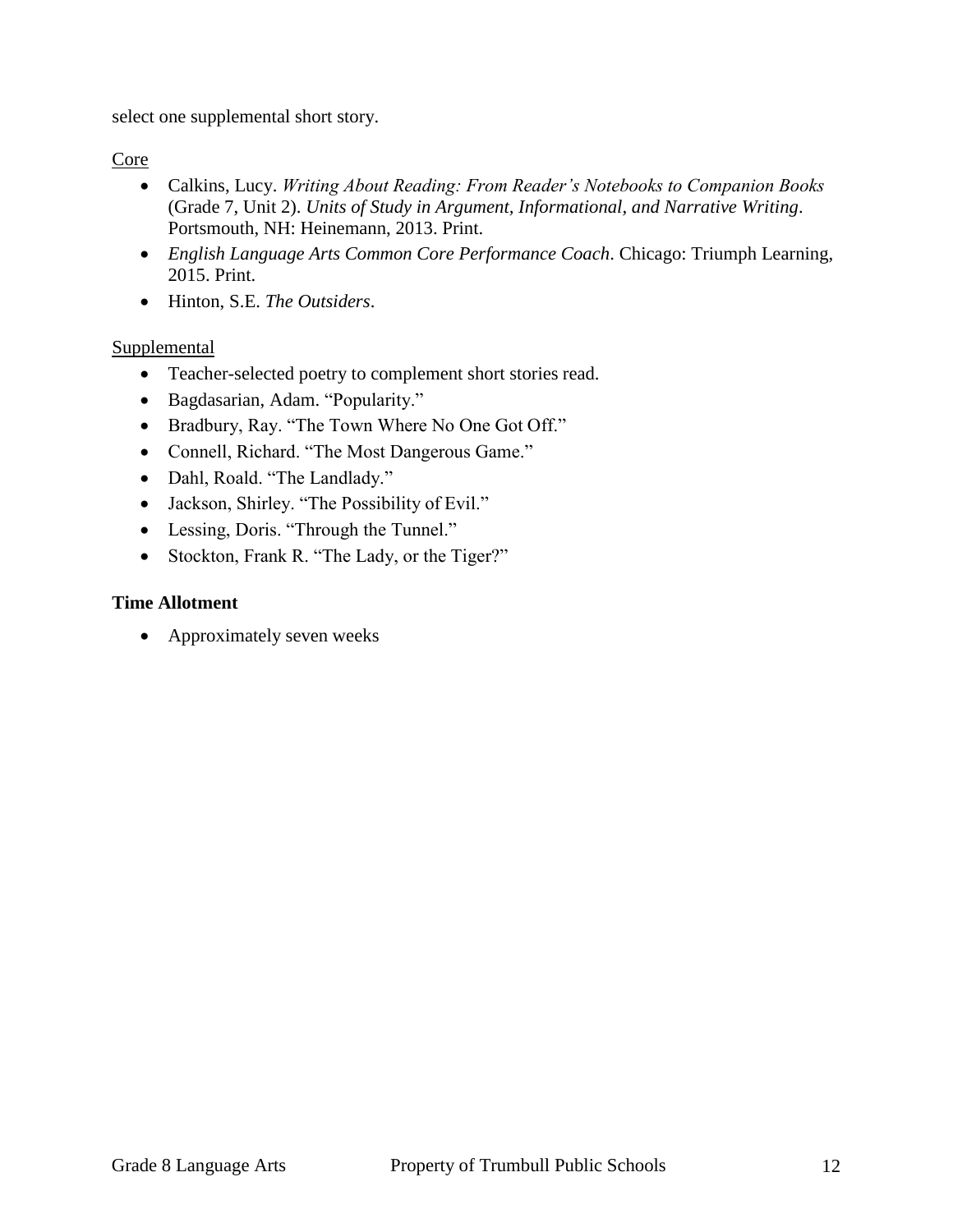## **UNIT 2 Looking Ahead: School-to-Career Mini-Unit**

## **Unit Goals**

| CCS.ELA-Literacy.RL.8.1/RI.8.1 | Cite the textual evidence that most strongly supports an<br>analysis of what the text says explicitly as well as<br>inferences drawn from the text.                                                                                              |
|--------------------------------|--------------------------------------------------------------------------------------------------------------------------------------------------------------------------------------------------------------------------------------------------|
| CCS.ELA-Literacy.RL.8.7/RI.8.7 | Analyze different media to compare, contrast, and<br>evaluate ideas presented in texts and the different<br>techniques used to convey and create those ideas.                                                                                    |
| CCS.ELA-Literacy.W.8.7         | Conduct short research projects to answer a question<br>(including a self-generated question), drawing on<br>several sources and generating additional related,<br>focused questions that allow for multiple avenues of<br>exploration.          |
| CCS.ELA-Literacy.SL.8.1        | Engage effectively in a range of collaborative<br>discussions (one-on-one, in groups, and teacher-led)<br>with diverse partners on grade 8 topics, texts, and<br>issues, building on others' ideas and expressing their<br>own clearly.          |
| CCS.ELA-Literacy.SL.8.4        | Present claims and findings, emphasizing salient points<br>in a focused, coherent manner with relevant evidence,<br>sound valid reasoning, and well-chosen details; use<br>appropriate eye contact, adequate volume, and clear<br>pronunciation. |
| CCS.ELA-Literacy.SL.8.5        | Integrate multimedia and visual displays into<br>presentations to clarify information, strengthen claims<br>and evidence, and add interest.                                                                                                      |
| CCS.ELA-Literacy.L.8.1         | Demonstrate command of the conventions of standard<br>English grammar and usage when writing or speaking.                                                                                                                                        |
| CCS.ELA-Literacy.L.8.2         | Demonstrate command of the conventions of standard<br>English capitalization, punctuation, and spelling when<br>writing.                                                                                                                         |
| CCS.ELA-Literacy.L.8.3         | Use knowledge of language and its conventions when<br>writing, speaking, reading, or listening.                                                                                                                                                  |
| CCS.ELA-Literacy.L.8.4         | Determine or clarify the meaning of unknown and                                                                                                                                                                                                  |
| Grade 8 Language Arts          | Property of Trumbull Public Schools<br>13                                                                                                                                                                                                        |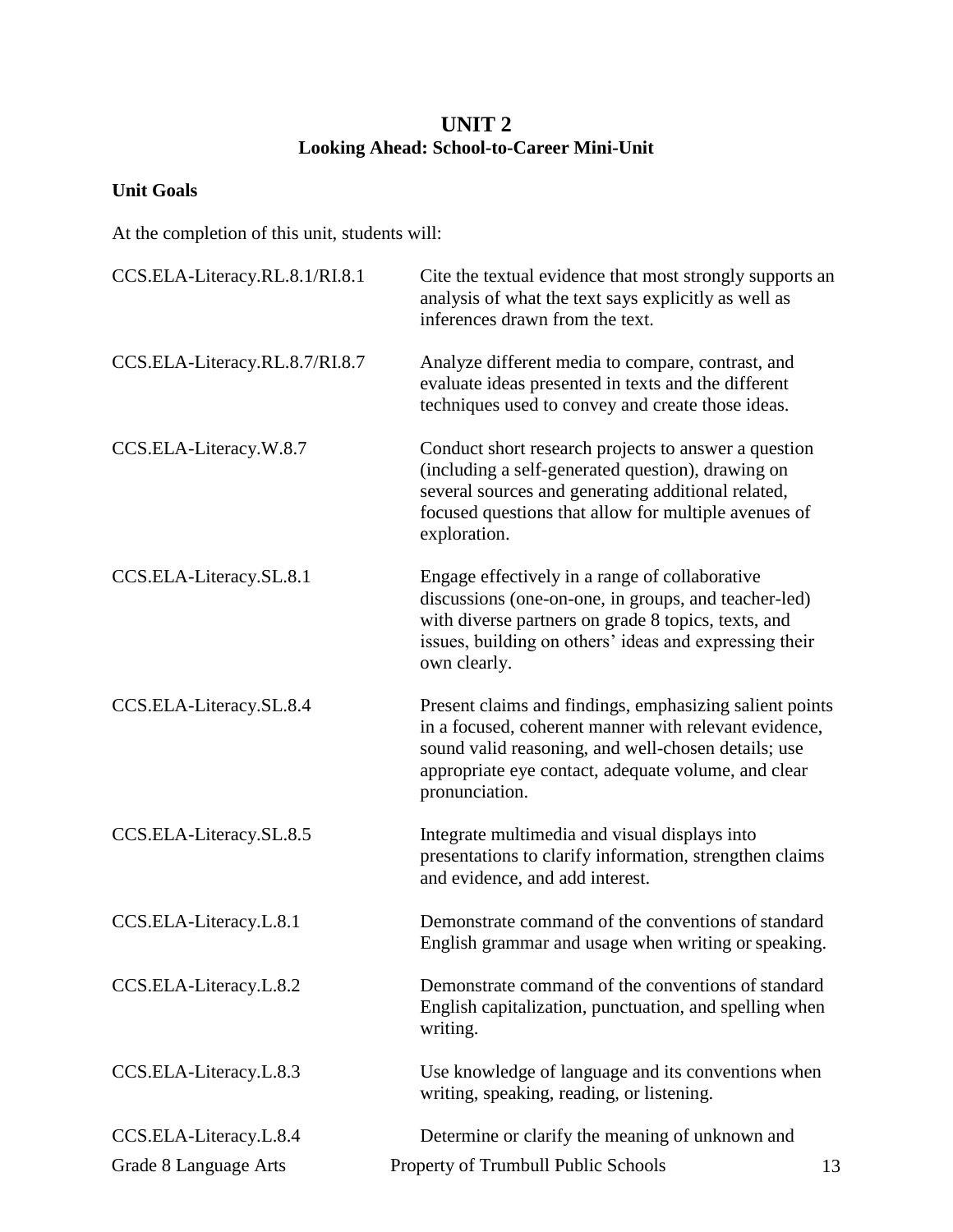|                        | multiple-meaning words and phrases based on grade 8<br>reading and content, choosing flexibly from a range of<br>strategies.                                                                                          |
|------------------------|-----------------------------------------------------------------------------------------------------------------------------------------------------------------------------------------------------------------------|
| CCS.ELA-Literacy.L.8.5 | Demonstrate understanding of figurative language,<br>word relationships, and nuances in word meanings.                                                                                                                |
| CCS.ELA-Literacy.L.8.6 | Acquire and use accurately grade-appropriate general<br>academic and domain-specific words and phrases;<br>gather vocabulary knowledge when considering a word<br>or phrase important to comprehension or expression. |

#### **Unit Essential Questions**

- How do my natural talents and interests lead me in exploring potential careers?
- What sources of information aid my research regarding careers?

#### **Scope and Sequence**

- Exploring career options through Naviance
- Choosing and attending Career Night presentations
- Researching selected career using and documenting multiple sources of information
- Orally presenting information to classmates about selected career
- Completing a written reflection regarding the information gathered and the process used

#### **Assured Assessments**

Student performance on the following assessments will be included in the Trimester 1 report card.

Formative Assessment:

Students will complete an online Naviance survey.

Students will prepare notecards and a Works Referenced page following MLA documentation format.

Students will complete a written reflection after their attendance at Career Night.

#### Summative Assessment:

Each student will prepare and deliver a slide presentation of his/her selected career. A common rubric will be used to assess the presentation, and grades will be factored into the trimester grade as a major element in a manner common to all grade 8 language arts teachers at both middle schools.

## **Resources**

Core

- Naviance survey
- Print and electronic career information
- Career Night speaker presentations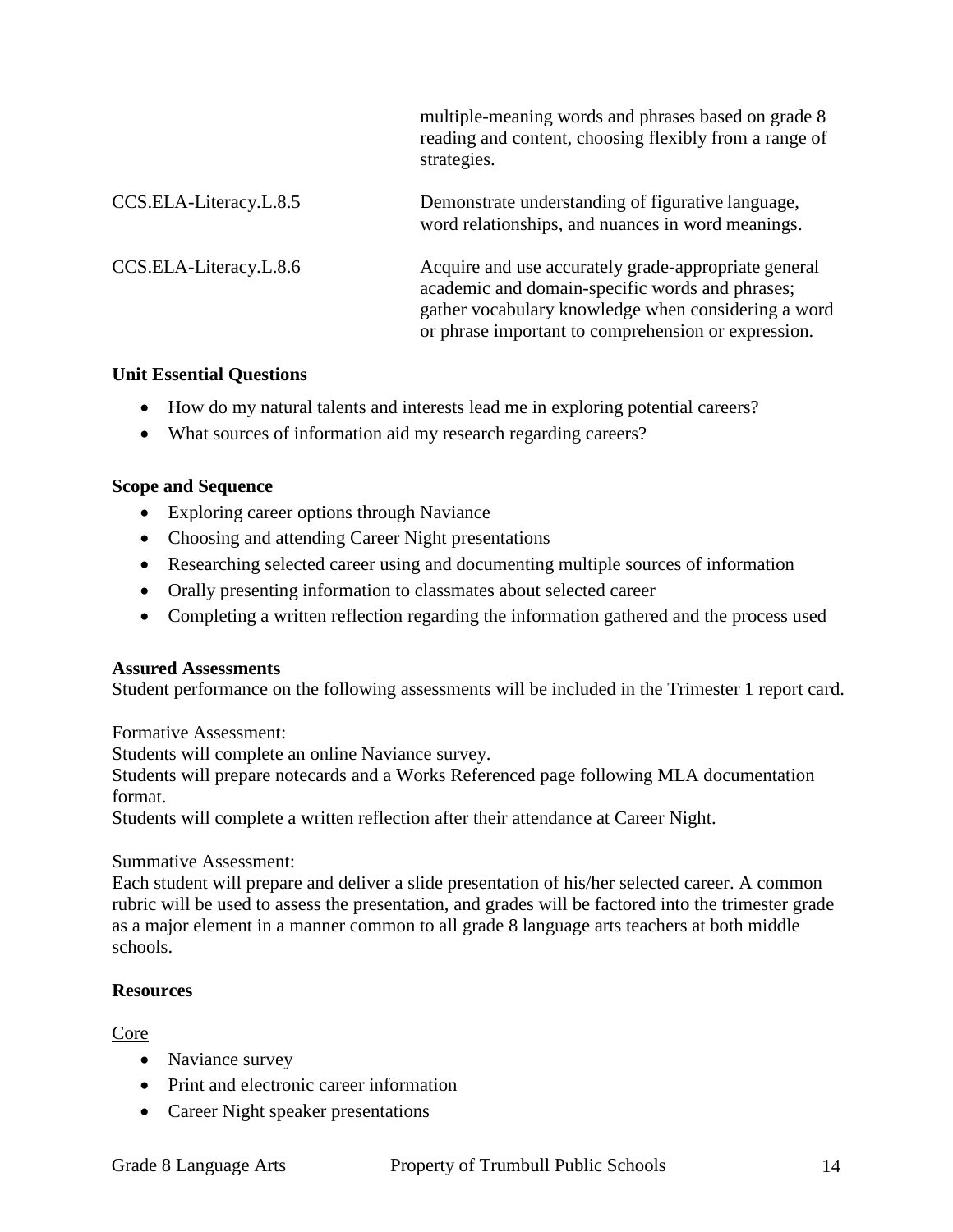## **Supplemental**

• Career-based interviews

## **Time Allotment**

• Approximately three weeks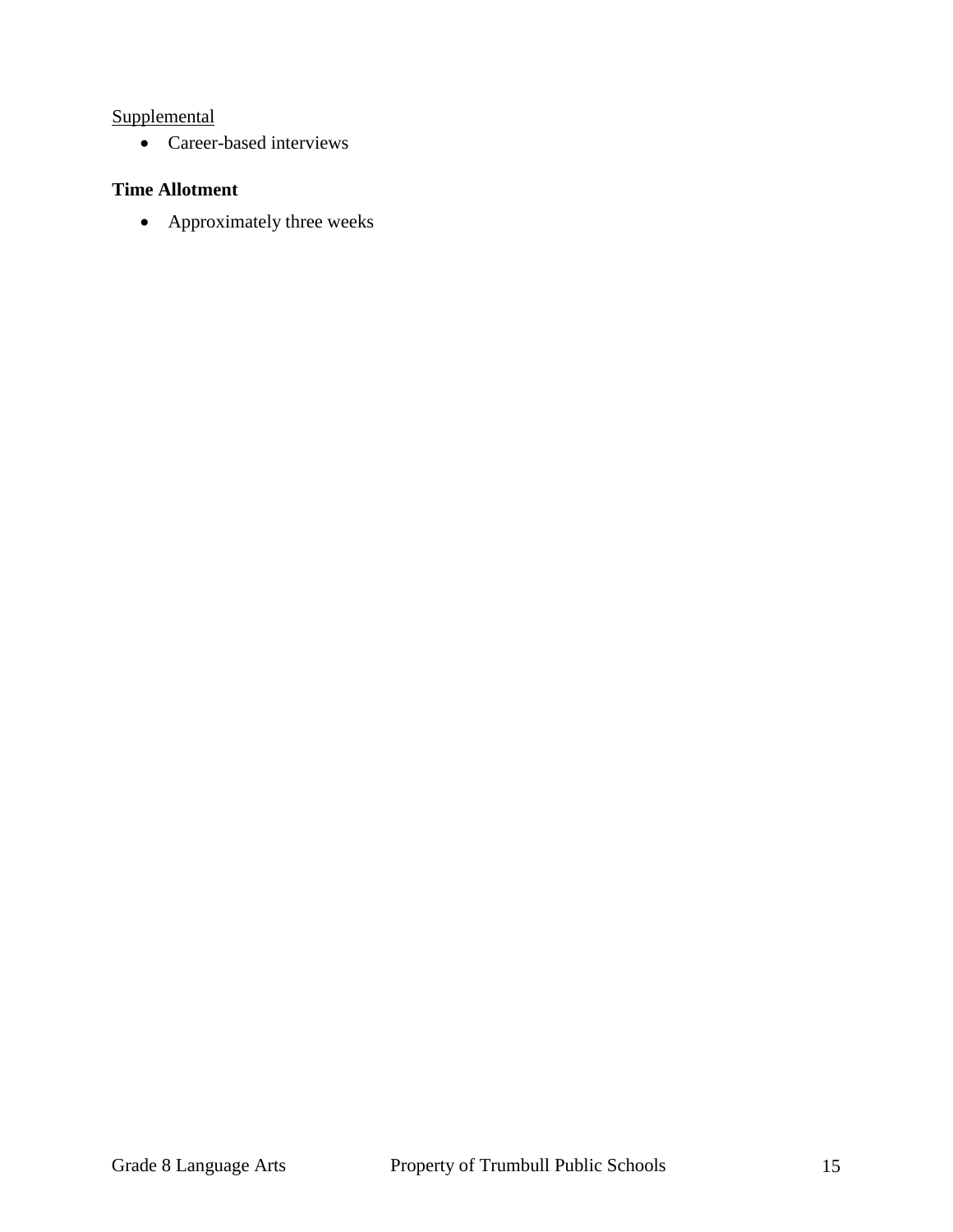## **UNIT 3 Analyzing and Interpreting Historical Facts**

## **Unit Goals**

| CCS.ELA-Literacy.RL.8.1/RI.8.1 | Cite the textual evidence that most strongly supports an<br>analysis of what the text says explicitly as well as<br>inferences drawn from the text.                                                                                                                                                        |
|--------------------------------|------------------------------------------------------------------------------------------------------------------------------------------------------------------------------------------------------------------------------------------------------------------------------------------------------------|
| CCS.ELA-Literacy.RI.8.8        | Understand and evaluate the arguments and claims<br>presented in texts and analyze the supporting details.                                                                                                                                                                                                 |
| CCS.ELA-Literacy.W.8.2         | Write informative/explanatory texts to examine a topic<br>and convey ideas, concepts, and information through<br>the selection, organization, and analysis of relevant<br>content.                                                                                                                         |
| CCS.ELA-Literacy.W.8.4         | Produce clear and coherent writing in which the<br>development, organization, and style are appropriate to<br>task, purpose, and audience.                                                                                                                                                                 |
| CCS.ELA-Literacy.W.8.5         | With some guidance and support from peers and adults,<br>develop and strengthen writing as needed by planning,<br>revising, editing, rewriting, or trying a new approach,<br>focusing on how well purpose and audience have been<br>addressed.                                                             |
| CCS.ELA-Literacy.W.8.7         | Conduct short research projects to answer a question<br>(including a self-generated question), drawing on<br>several sources and generating additional related,<br>focused questions that allow for multiple avenues of<br>exploration.                                                                    |
| CCS.ELA-Literacy.W.8.8         | Gather relevant information from multiple print and<br>digital sources, using search terms effectively; assess<br>the credibility and accuracy of each source; and quote<br>or paraphrase the data and conclusions of others while<br>avoiding plagiarism and following a standard format for<br>citation. |
| CCS.ELA-Literacy.W.8.9         | Draw evidence from literary or informational texts to<br>support analysis, reflection, and research.                                                                                                                                                                                                       |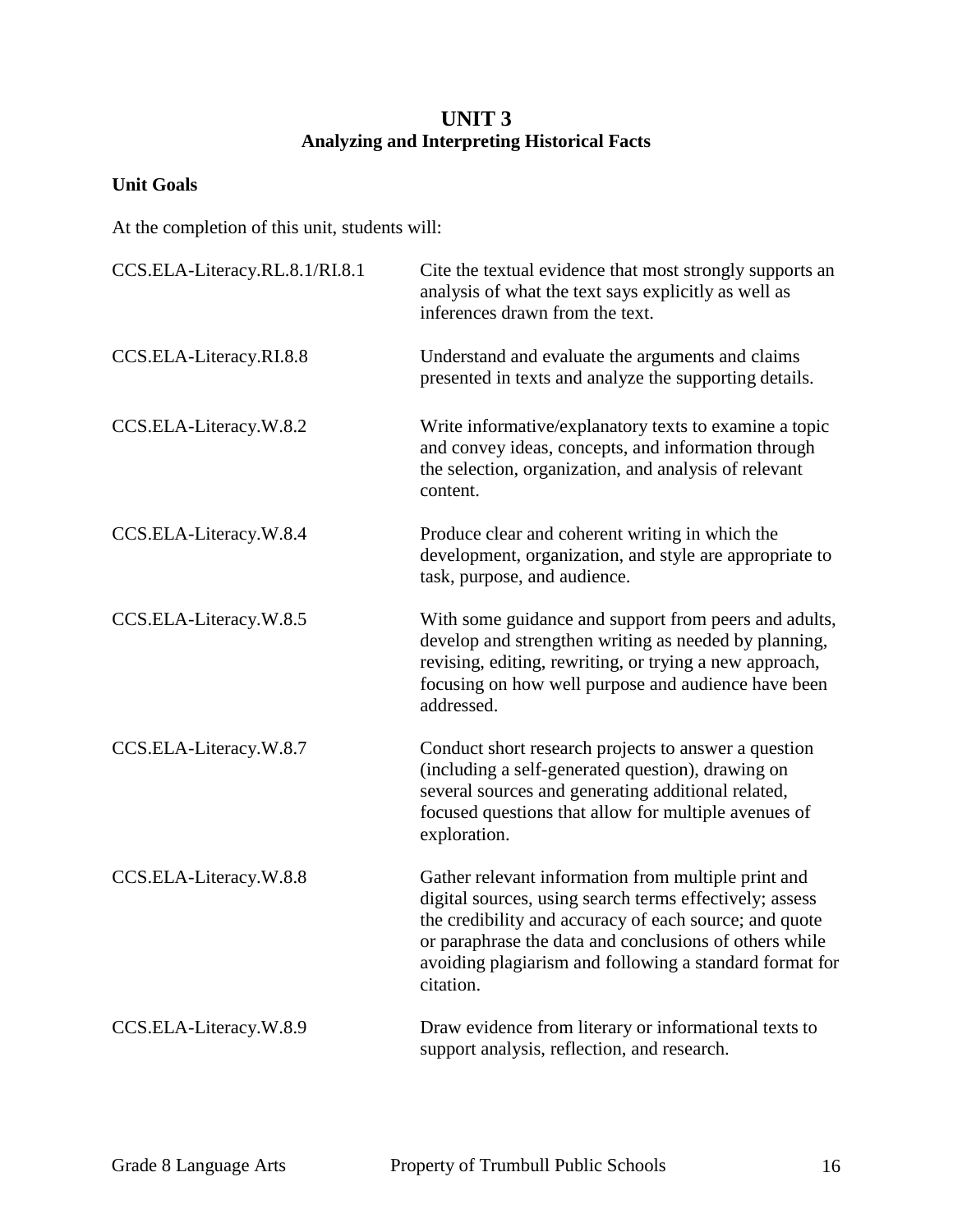| CCS.ELA-Literacy.L.8.1 | Demonstrate command of the conventions of standard<br>English grammar and usage when writing or speaking.                                                                                                             |
|------------------------|-----------------------------------------------------------------------------------------------------------------------------------------------------------------------------------------------------------------------|
| CCS.ELA-Literacy.L.8.2 | Demonstrate command of the conventions of standard<br>English capitalization, punctuation, and spelling when<br>writing.                                                                                              |
| CCS.ELA-Literacy.L.8.3 | Use knowledge of language and its conventions when<br>writing, speaking, reading, or listening.                                                                                                                       |
| CCS.ELA-Literacy.L.8.4 | Determine or clarify the meaning of unknown and<br>multiple-meaning words and phrases based on grade 8<br>reading and content, choosing flexibly from a range of<br>strategies.                                       |
| CCS.ELA-Literacy.L.8.5 | Demonstrate understanding of figurative language,<br>word relationships, and nuances in word meanings.                                                                                                                |
| CCS.ELA-Literacy.L.8.6 | Acquire and use accurately grade-appropriate general<br>academic and domain-specific words and phrases;<br>gather vocabulary knowledge when considering a word<br>or phrase important to comprehension or expression. |

#### **Unit Essential Questions**

- How does a guiding question guide research?
- How can I use information and questioning to develop a thesis statement?
- How can I locate and present information relevant to an era's impact on society?
- How do certain individuals, events, and/or ideas come to impact society?

## **Scope and Sequence**

- Developing ideas and insights about a historical topic
- Reviewing advanced research skills
- Researching a historical topic
- Reviewing advanced MLA documentation format
- Drawing conclusions and final thoughts on researched information, and developing a thesis for use in a multi-paragraph informative essay
- Organizing strong research evidence in a multi-paragraph informative essay written in a formal style, revising and editing content based on peer and teacher feedback, and publishing the informative essay based on MLA documentation format, including parenthetical citations

## **Assured Assessments**

Student performance on the following assessments will be included in the Trimester 2 report card.

## Formative Assessment:

Students will develop a clear and focused thesis statement on the topic of choice.

Grade 8 Language Arts **Property of Trumbull Public Schools** 17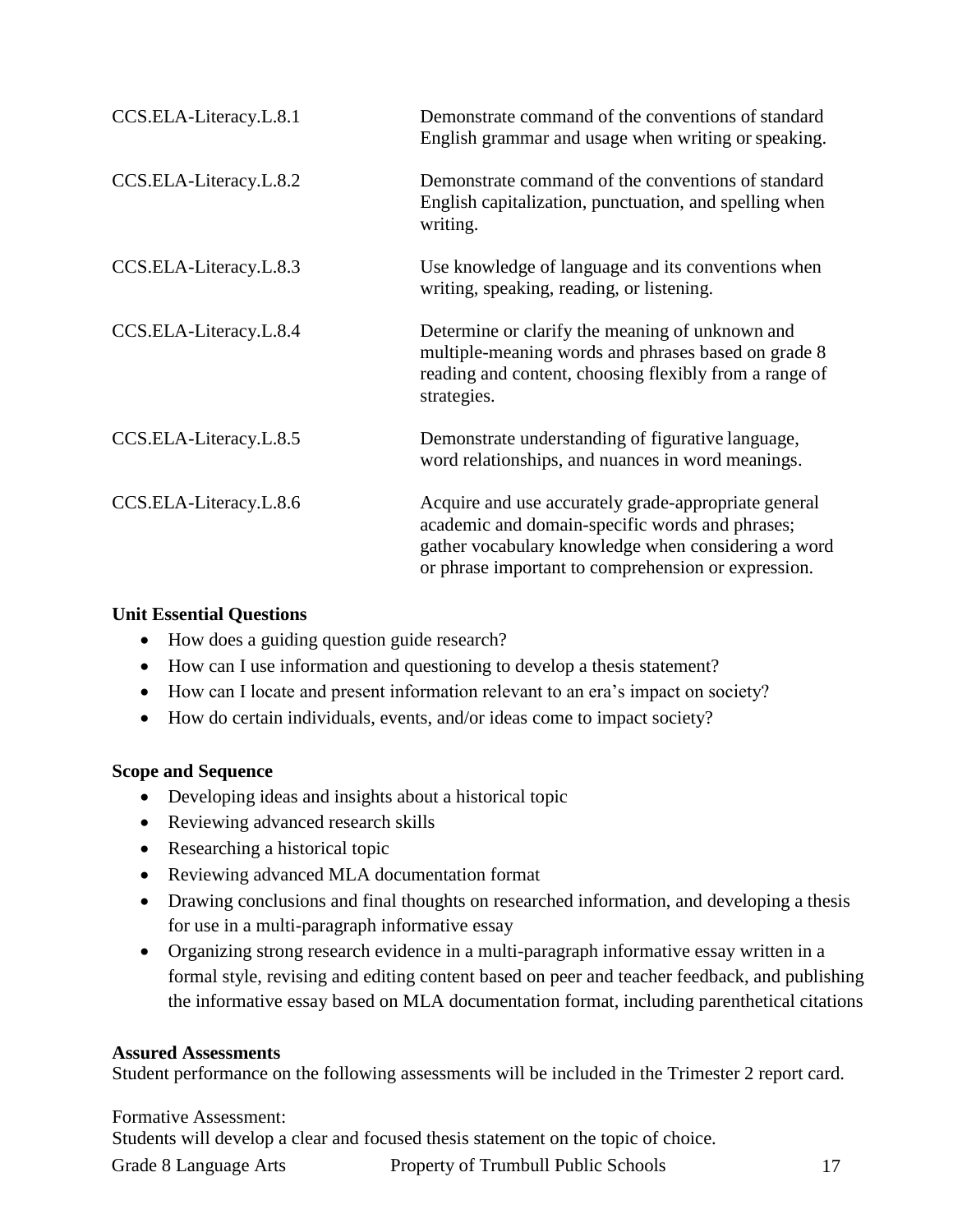Students will develop a personal action plan to guide their research process and written essay. Students will select trustworthy and reliable source materials to complete notecards and a Works Referenced page following MLA documentation format.

Summative Assessment:

Each student will plan, draft, revise, and publish a formal research-based informational essay. A common rubric will be used to assess the essay, and grades will be factored into the trimester grade as a major element in a manner common to all grade 8 language arts teachers at both middle schools.

#### **Resources**

Core

- Print and electronic sources related to the topic of choice
- *English Language Arts Common Core Performance Coach*. Chicago: Triumph Learning, 2015. Print.

## **Supplemental**

- Interviews and online resources related to the topic of choice
- Catton, Bruce. "The Restless Decade" adapted. Print.

#### **Time Allotment**

• Approximately three weeks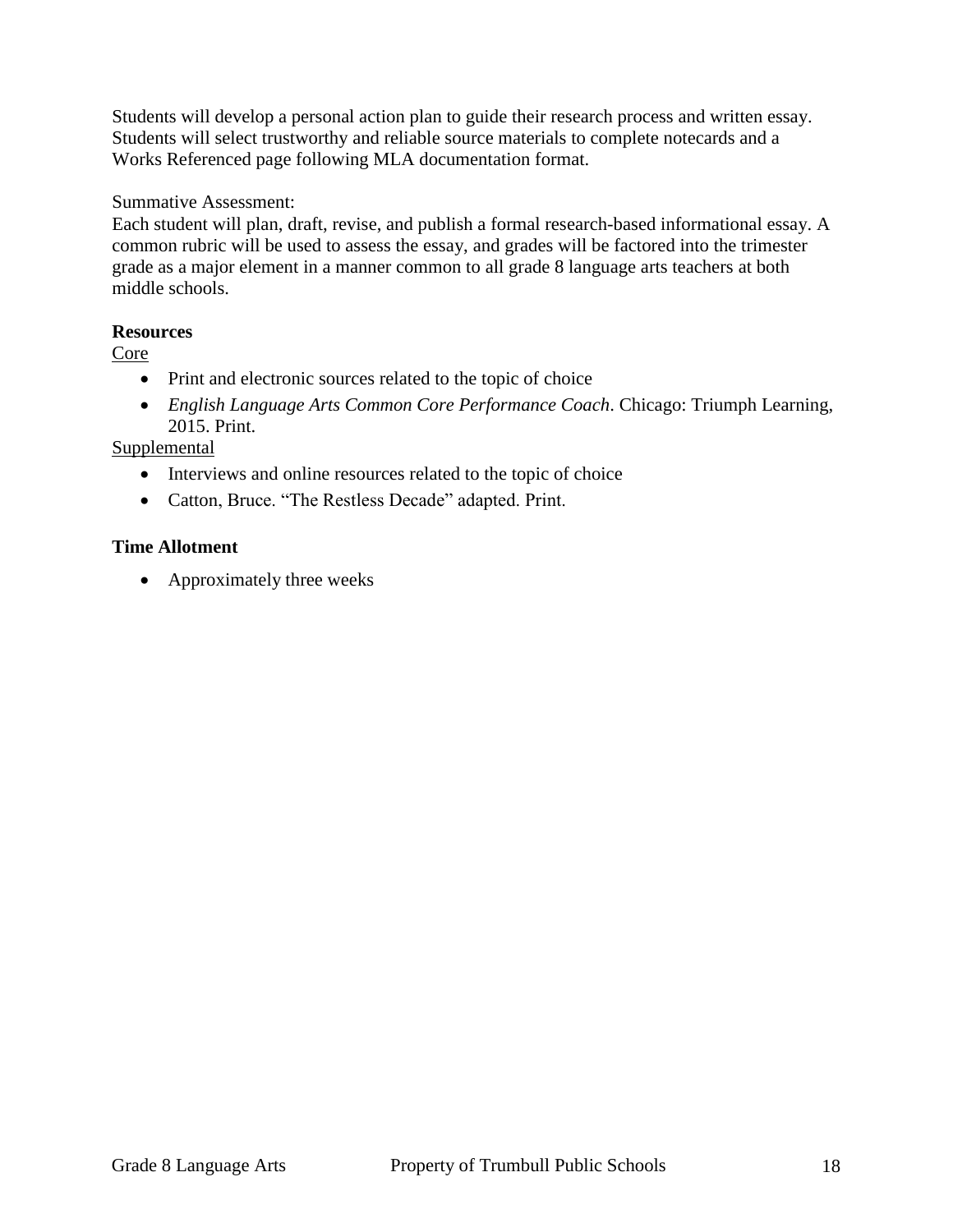## **UNIT 4 Studying the Importance of Family and Faith in Our Lives**

## **Unit Goals**

| CCS.ELA-Literacy.RL.8.1/RI.8.1 | Cite the textual evidence that most strongly supports an<br>analysis of what the text says explicitly as well as<br>inferences drawn from the text.                                                                                                                        |  |  |
|--------------------------------|----------------------------------------------------------------------------------------------------------------------------------------------------------------------------------------------------------------------------------------------------------------------------|--|--|
| CCS.ELA-Literacy.RL.8.2/RI.8.2 | Use particular details to determine a theme or central<br>idea of a text and to analyze how it is developed over<br>the course of the text, including its relationship to<br>characters, setting, plot, and/or supporting ideas;<br>summarize the text.                    |  |  |
| CCS.ELA-Literacy.RL.8.3/RI.8.3 | Analyze how ideas and themes develop and evolve over<br>the course of a text via particular incidents in the text or<br>particular connections among or distinctions between<br>individuals, ideas, or events.                                                             |  |  |
| CCS.ELA-Literacy.RL.8.4/RI.8.4 | Understand the choices the author makes in words,<br>sentences, and paragraph structure, including analogies<br>or allusions to other texts, and how these choices<br>contribute to the meaning and purpose of the text.                                                   |  |  |
| CCS.ELA-Literacy.RL.8.6/RI.8.6 | Explain how an author develops the point of view of<br>each narrator or speaker of a text, including how a<br>particular point of view is distinguished from others,<br>including that of the audience or reader, and the effects<br>of the differences in points of view. |  |  |
| CCS.ELA-Literacy.W.8.1         | Write arguments to support claims with clear reasons<br>and relevant evidence.                                                                                                                                                                                             |  |  |
| CCS.ELA-Literacy.W.8.4         | Produce clear and coherent writing in which the<br>development, organization, and style are appropriate to<br>task, purpose, and audience.                                                                                                                                 |  |  |
| CCS.ELA-Literacy.W.8.5         | With some guidance and support from peers and adults,<br>develop and strengthen writing as needed by planning,<br>revising, editing, rewriting, or trying a new approach,<br>focusing on how well purpose and audience have been<br>addressed.                             |  |  |
| CCS.ELA-Literacy.W.8.8         | Gather relevant information from multiple print and<br>digital sources, using search terms effectively; assess                                                                                                                                                             |  |  |
| Grade 8 Language Arts          | Property of Trumbull Public Schools<br>19                                                                                                                                                                                                                                  |  |  |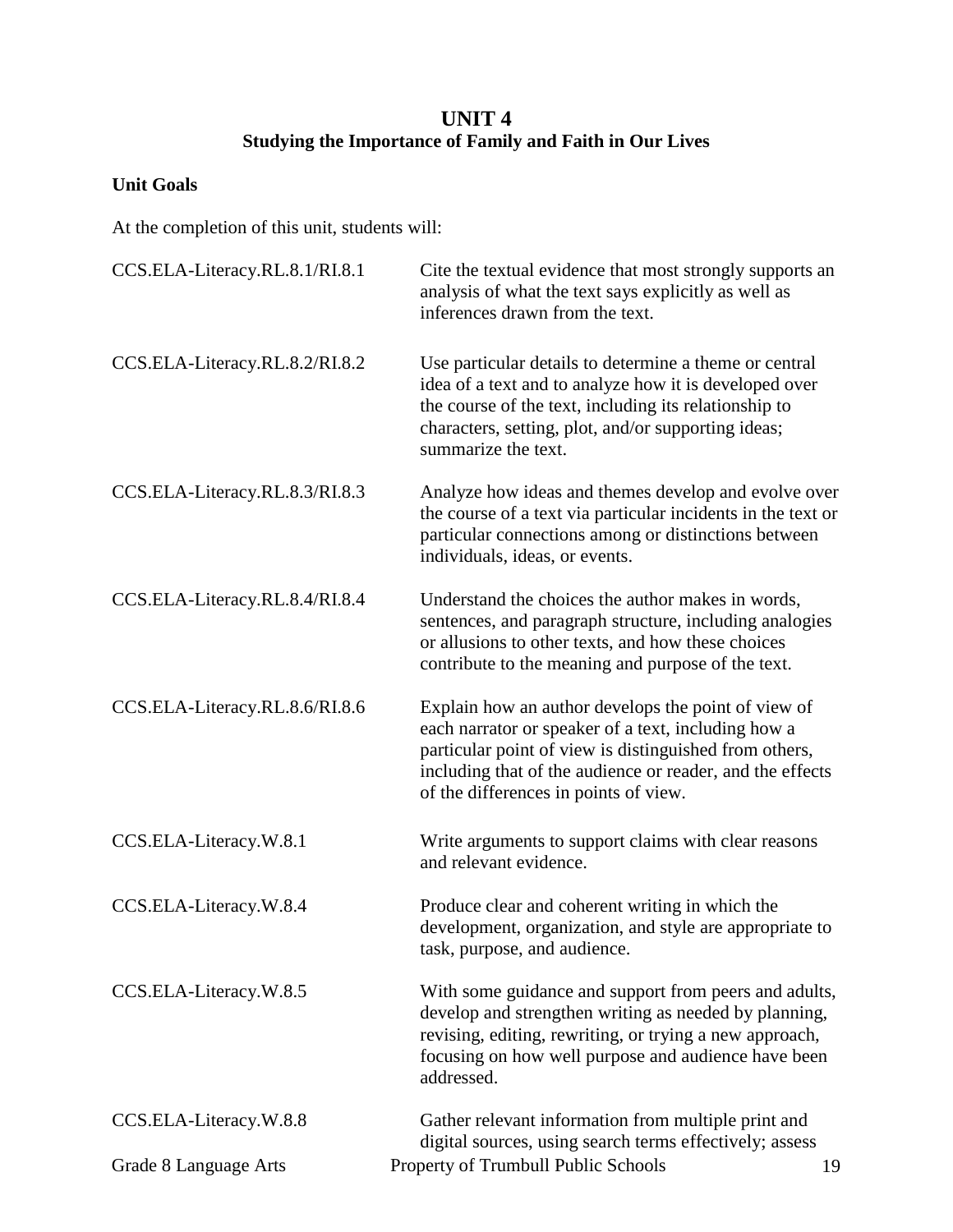|                         | the credibility and accuracy of each source; and quote<br>or paraphrase the data and conclusions of others while<br>avoiding plagiarism and following a standard format for<br>citation.                                                |
|-------------------------|-----------------------------------------------------------------------------------------------------------------------------------------------------------------------------------------------------------------------------------------|
| CCS.ELA-Literacy.W.8.9  | Draw evidence from literary or informational texts to<br>support analysis, reflection, and research.                                                                                                                                    |
| CCS.ELA-Literacy.SL.8.1 | Engage effectively in a range of collaborative<br>discussions (one-on-one, in groups, and teacher-led)<br>with diverse partners on grade 8 topics, texts, and<br>issues, building on others' ideas and expressing their<br>own clearly. |
| CCS.ELA-Literacy.SL.8.6 | Adapt speech to a variety of contexts and tasks,<br>demonstrating command of formal English when<br>indicated or appropriate.                                                                                                           |
| CCS.ELA-Literacy.L.8.1  | Demonstrate command of the conventions of standard<br>English grammar and usage when writing or speaking.                                                                                                                               |
| CCS.ELA-Literacy.L.8.2  | Demonstrate command of the conventions of standard<br>English capitalization, punctuation, and spelling when<br>writing.                                                                                                                |
| CCS.ELA-Literacy.L.8.3  | Use knowledge of language and its conventions when<br>writing, speaking, reading, or listening.                                                                                                                                         |
| CCS.ELA-Literacy.L.8.4  | Determine or clarify the meaning of unknown and<br>multiple-meaning words and phrases based on grade 8<br>reading and content, choosing flexibly from a range of<br>strategies.                                                         |
| CCS.ELA-Literacy.L.8.5  | Demonstrate understanding of figurative language,<br>word relationships, and nuances in word meanings.                                                                                                                                  |
| CCS.ELA-Literacy.L.8.6  | Acquire and use accurately grade-appropriate general<br>academic and domain-specific words and phrases;<br>gather vocabulary knowledge when considering a word<br>or phrase important to comprehension or expression.                   |

## **Unit Essential Questions**

- How do family and faith affect human resiliency?
- What are the perils of indifference?
- What are our responsibilities in building better communities and a better world?
- How do people use different lenses to view the world?
- How can I develop and support my claims and counterclaims in a cohesive and organized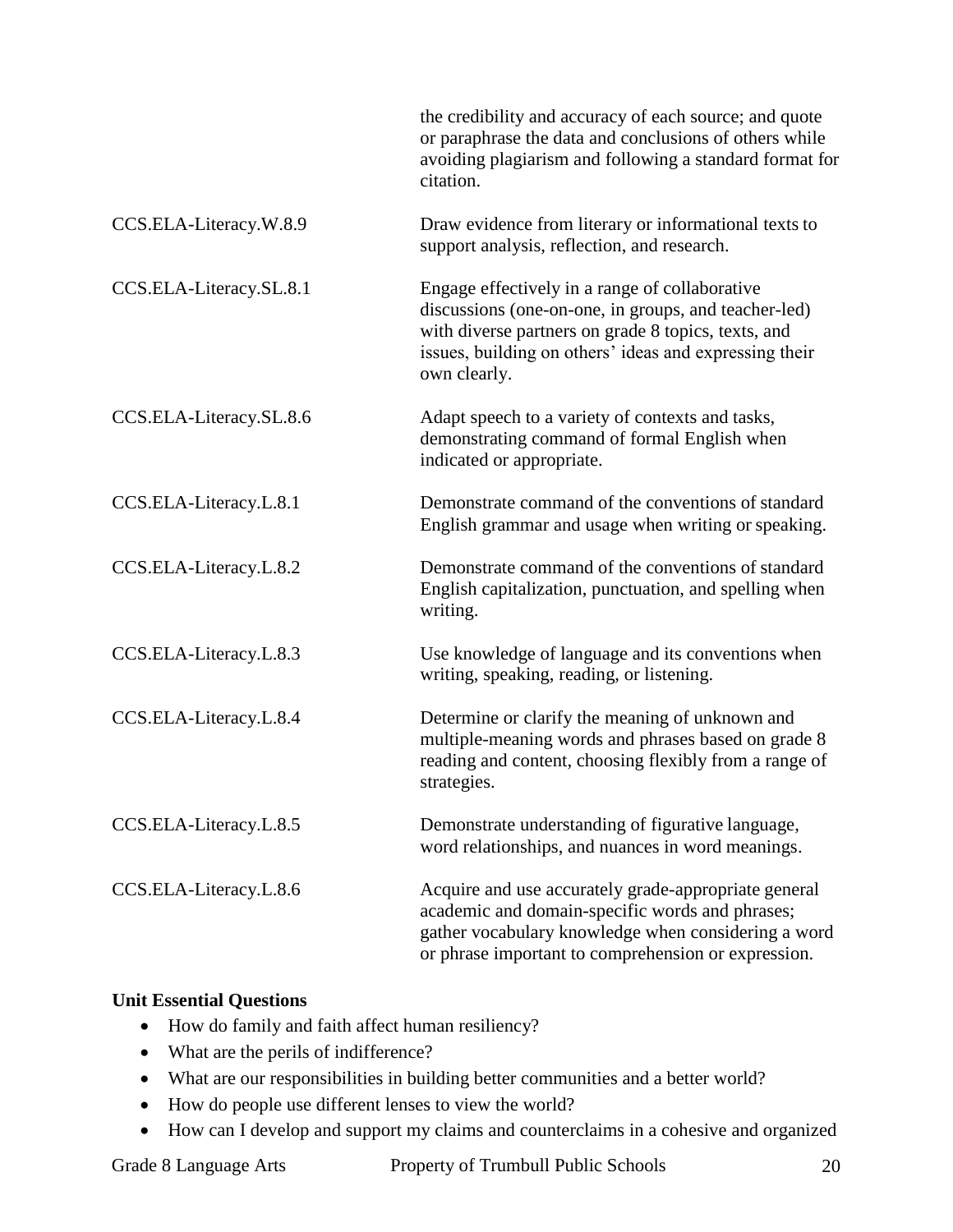manner?

• How can I prioritize relevant information to effectively support a claim?

## **Scope and Sequence**

- Reading and discussing Brown's *Boys in the Boat* or Wiesel's *Night* in both small and large groups
- Analyzing central themes of the selected text and other supporting texts, and their development
- Series of seven nonfiction author craft and theme lessons from *The Literary Essay: Analyzing Craft and Theme*
- Incorporating and expanding upon text evidence to support claim
- Clarifying relationships between evidence and ideas
- Framing essays with relevance and context: introductions and conclusions
- Organizing strong text evidence in a multi-paragraph literary essay, revising and editing content based on peer and teacher feedback, and publishing the essay based on MLA documentation format, including parenthetical citations

## **Assured Assessments**

Student performance on the following assessments will be included in the Trimester 2 report card.

Formative Assessment:

Students will complete reader responses in their reader's notebooks.

Students will complete periodic reading checks.

Students will engage in collaborative discussions.

Students will collect significant text evidence to support theme.

Students will draft an author's craft-based claim for the selected work.

Students will use the universal checklist to guide their written work.

Summative Assessment:

Each student will plan, draft, revise, and publish a literary essay focused on the use of author's craft within the selected work. A common rubric will be used to assess the essay, and grades will be factored into the trimester grade as a major element in a manner common to all grade 8 language arts teachers at both middle schools.

## **Resources**

Core

- Brown, Daniel James. *Boys in the Boat (Young Readers Adaptation): The True Story of an American Team's Epic Journey to Win Gold at the 1936 Olympics*. New York: Puffin, 2015. Print.
- Calkins, Lucy. *The Literary Essay: Analyzing Craft and Theme* (Grade 8, Unit 2). *Units of Study in Argument, Informational, and Narrative Writing*. Portsmouth, NH: Heinemann, 2013. Print.
- *English Language Arts Common Core Performance Coach*. Chicago: Triumph Learning, 2015. Print.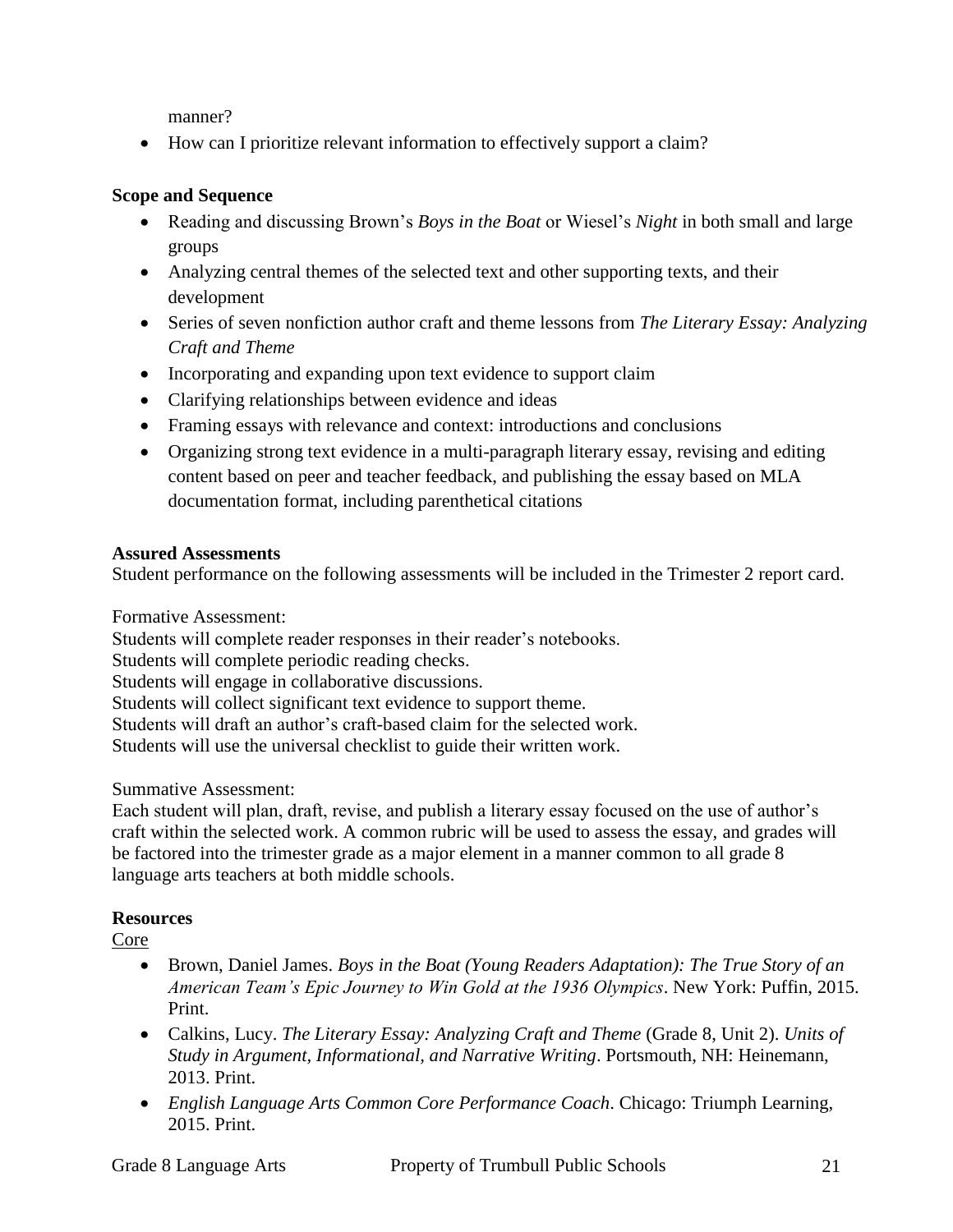Wiesel, Elie. *Night*. New York: Hill, 2006. Print.

## **Supplemental**

- Print and online resources related to the selected text
- Teacher-selected videos, photographs, and art

#### **Time Allotment**

Approximately seven weeks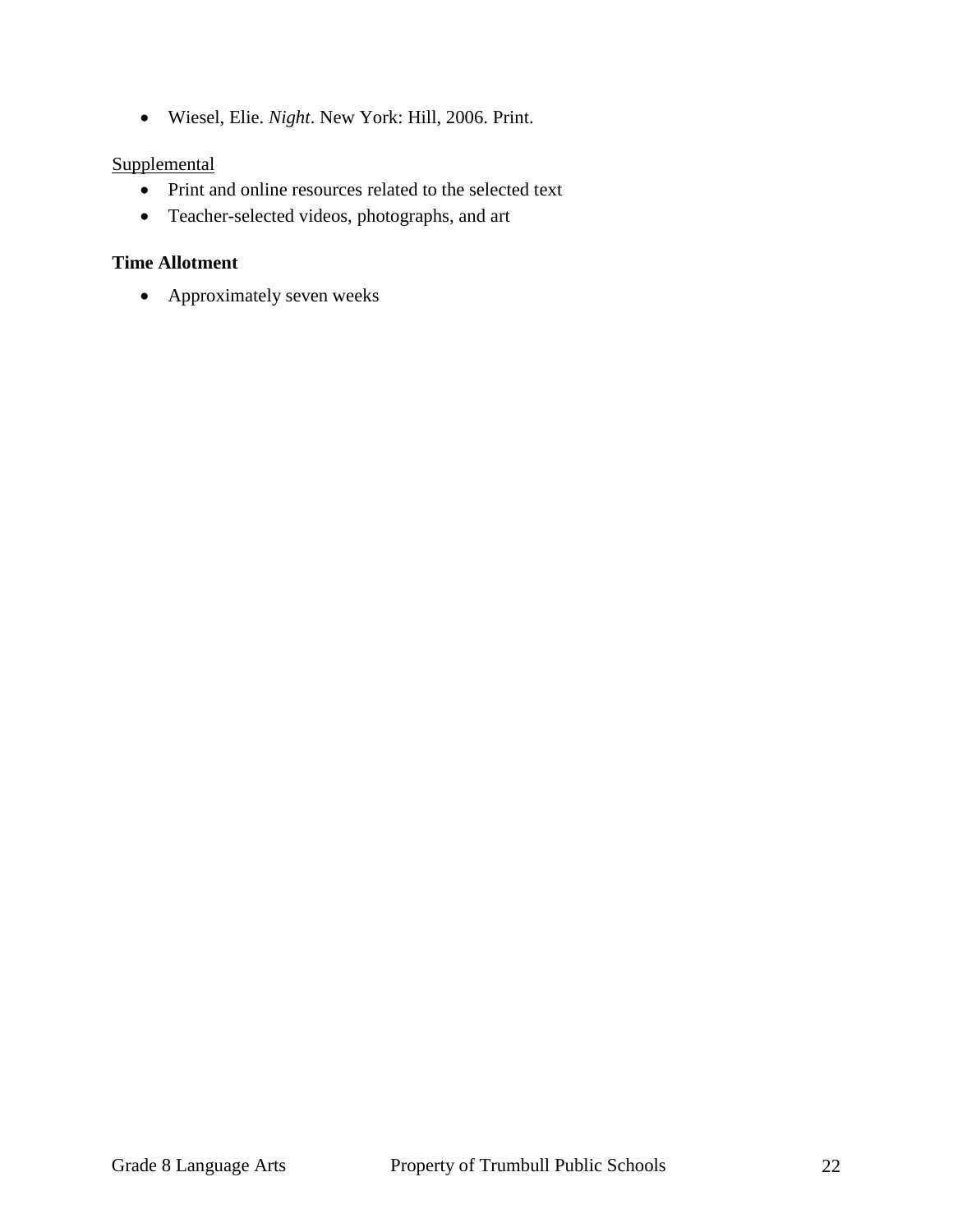## **UNIT 5 Reviewing Writing and Language Skills and Analysis**

## **Unit Goals**

| CCS.ELA-Literacy.RL.8.1/RI.8.1 | Cite the textual evidence that most strongly supports an<br>analysis of what the text says explicitly as well as<br>inferences drawn from the text.                                                                                                                        |    |  |
|--------------------------------|----------------------------------------------------------------------------------------------------------------------------------------------------------------------------------------------------------------------------------------------------------------------------|----|--|
| CCS.ELA-Literacy.RL.8.2/RI.8.2 | Use particular details to determine a theme or central<br>idea of a text and to analyze how it is developed over<br>the course of the text, including its relationship to<br>characters, setting, plot, and/or supporting ideas;<br>summarize the text.                    |    |  |
| CCS.ELA-Literacy.RL.8.3/RI.8.3 | Analyze how ideas and themes develop and evolve over<br>the course of a text via particular incidents in the text or<br>particular connections among or distinctions between<br>individuals, ideas, or events.                                                             |    |  |
| CCS.ELA-Literacy.RL.8.4/RI.8.4 | Understand the choices the author makes in words,<br>sentences, and paragraph structure, including analogies<br>or allusions to other texts, and how these choices<br>contribute to the meaning and purpose of the text.                                                   |    |  |
| CCS.ELA-Literacy.RL.8.5/RI.8.5 | Understand the choices the author makes in<br>paragraph, chapter, or section structure of two or more<br>texts and how these choices contribute to the meaning<br>and purpose of each text.                                                                                |    |  |
| CCS.ELA-Literacy.RL.8.6/RI.8.6 | Explain how an author develops the point of view of<br>each narrator or speaker of a text, including how a<br>particular point of view is distinguished from others,<br>including that of the audience or reader, and the effects<br>of the differences in points of view. |    |  |
| CCS.ELA-Literacy.RL.8.7/RI.8.7 | Analyze different media to compare, contrast, and<br>evaluate ideas presented in texts and the different<br>techniques used to convey and create those ideas.                                                                                                              |    |  |
| CCS.ELA-Literacy.RI.8.8        | Understand and evaluate the arguments and claims<br>presented in texts and analyze the supporting details.                                                                                                                                                                 |    |  |
| CCS.ELA-Literacy.RL.8.9/RI.8.9 | Compare and contrast ideas and structures of texts in<br>different forms or genres, including a fiction text and a<br>myth, traditional story, or religious work treating the                                                                                              |    |  |
| Grade 8 Language Arts          | Property of Trumbull Public Schools                                                                                                                                                                                                                                        | 23 |  |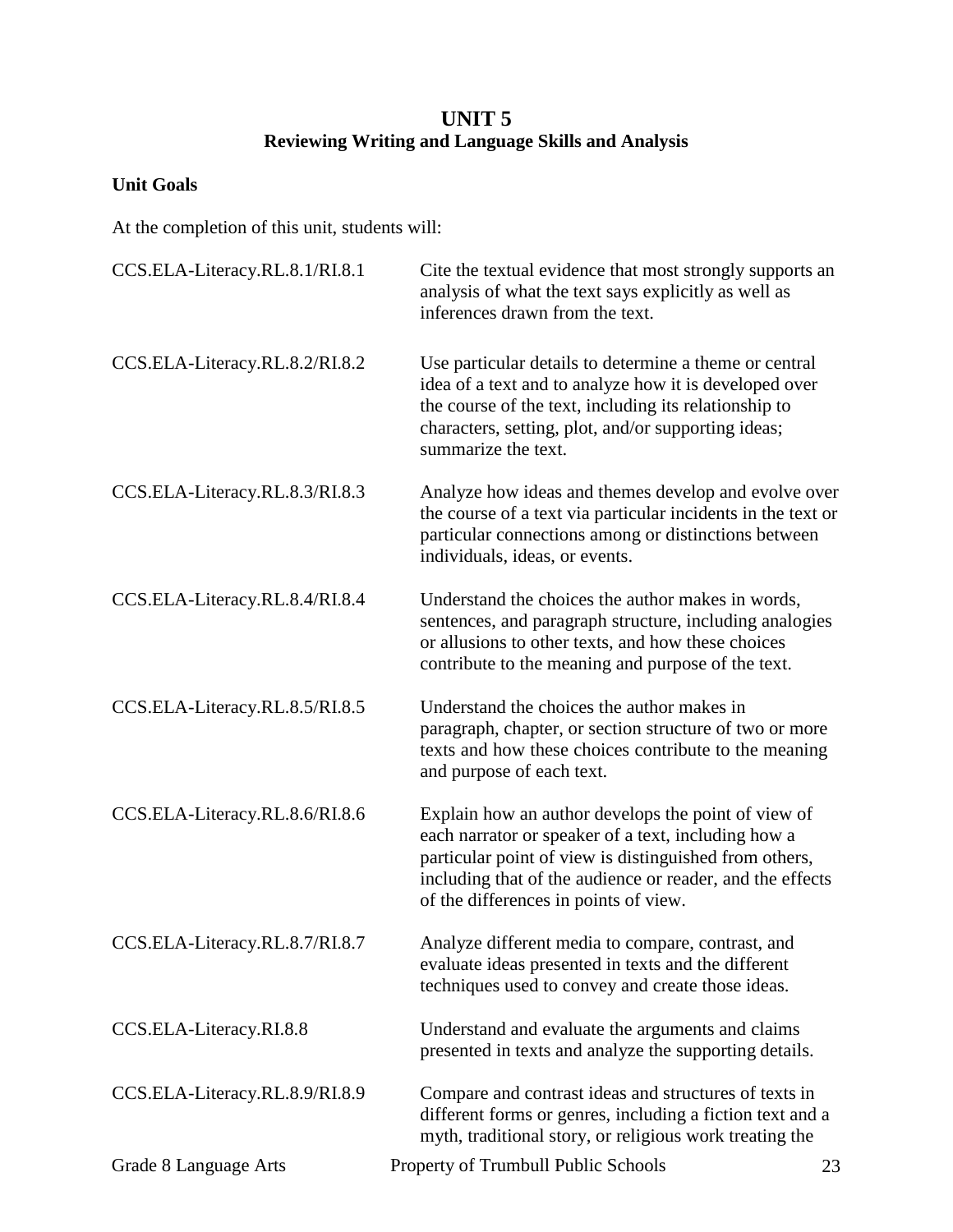|                                  | same topic.                                                                                                                                                                                                                                                                                                |
|----------------------------------|------------------------------------------------------------------------------------------------------------------------------------------------------------------------------------------------------------------------------------------------------------------------------------------------------------|
| CCS.ELA-Literacy.RL.8.10/RI.8.10 | Read and comprehend literature, including stories,<br>dramas, and poems, and literary nonfiction, at the high<br>end of the grades 6-8 text complexity band<br>independently and proficiently.                                                                                                             |
| CCS.ELA-Literacy.W.8.1           | Write arguments to support claims with clear reasons<br>and relevant evidence.                                                                                                                                                                                                                             |
| CCS.ELA-Literacy.W.8.2           | Write informative/explanatory texts to examine a topic<br>and convey ideas, concepts, and information through<br>the selection, organization, and analysis of relevant<br>content.                                                                                                                         |
| CCS.ELA-Literacy.W.8.3           | Write narratives to develop real or imagined<br>experiences or events using effective technique,<br>relevant descriptive details, and well-structured event<br>sequences.                                                                                                                                  |
| CCS.ELA-Literacy.W.8.4           | Produce clear and coherent writing in which the<br>development, organization, and style are appropriate to<br>task, purpose, and audience.                                                                                                                                                                 |
| CCS.ELA-Literacy.W.8.5           | With some guidance and support from peers and adults,<br>develop and strengthen writing as needed by planning,<br>revising, editing, rewriting, or trying a new approach,<br>focusing on how well purpose and audience have been<br>addressed.                                                             |
| CCS.ELA-Literacy.W.8.6           | Use technology, including the Internet, to produce and<br>publish writing and present the relationships between<br>information and ideas efficiently as well as to interact<br>and collaborate with others.                                                                                                |
| CCS.ELA-Literacy.W.8.7           | Conduct short research projects to answer a question<br>(including a self-generated question), drawing on<br>several sources and generating additional related,<br>focused questions that allow for multiple avenues of<br>exploration.                                                                    |
| CCS.ELA-Literacy.W.8.8           | Gather relevant information from multiple print and<br>digital sources, using search terms effectively; assess<br>the credibility and accuracy of each source; and quote<br>or paraphrase the data and conclusions of others while<br>avoiding plagiarism and following a standard format for<br>citation. |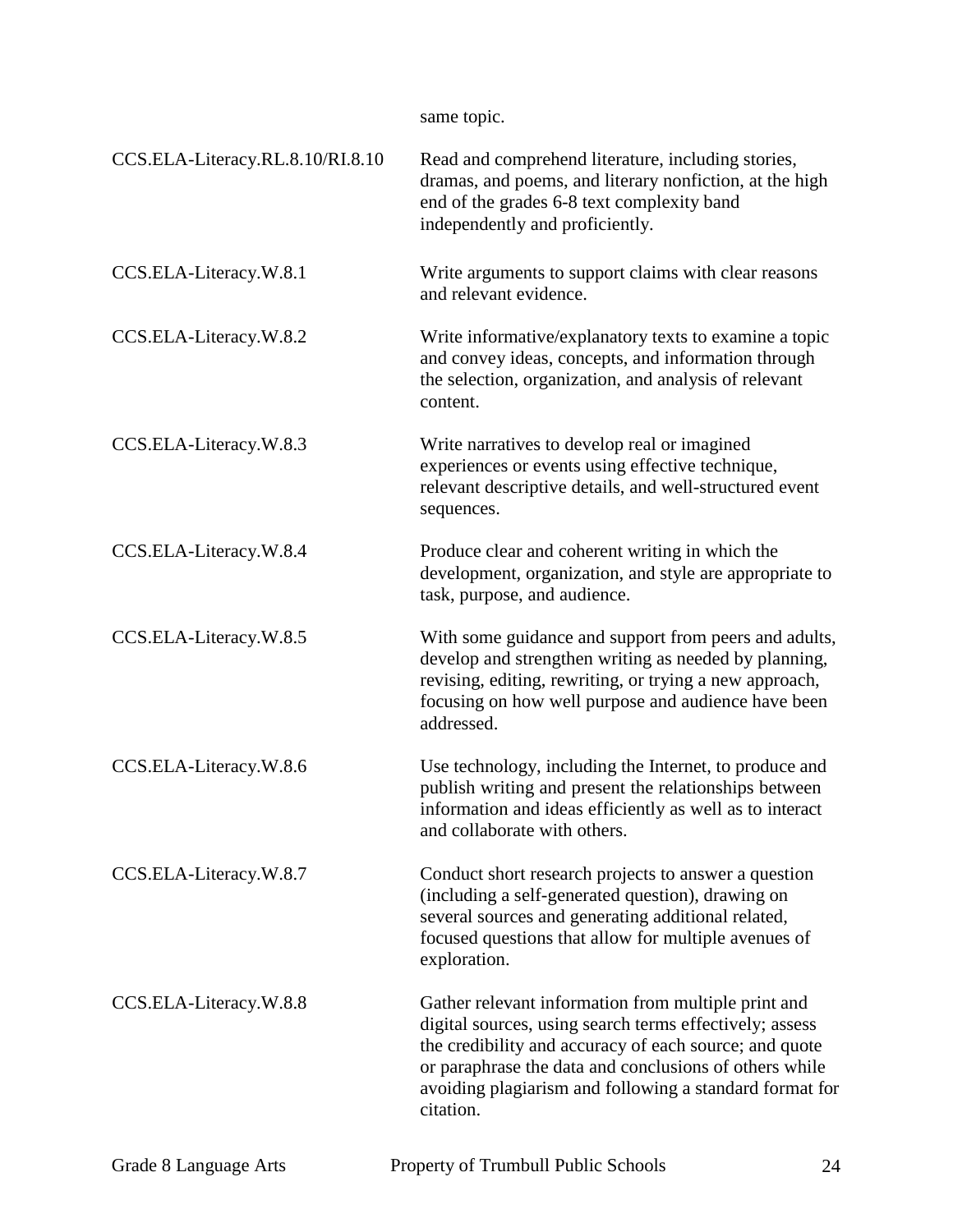| CCS.ELA-Literacy.W.8.9  | Draw evidence from literary or informational texts to<br>support analysis, reflection, and research.                                                                                                                            |  |
|-------------------------|---------------------------------------------------------------------------------------------------------------------------------------------------------------------------------------------------------------------------------|--|
| CCS.ELA-Literacy.W.8.10 | Write routinely over extended time frames (time for<br>research, reflection, and revision) and shorter time frames (a<br>single sitting or a day or two) for a range of discipline-<br>specific tasks, purposes, and audiences. |  |
| CCS.ELA-Literacy.SL.8.2 | Analyze the purpose of information presented in<br>diverse media and formats (e.g., visually,<br>quantitatively, orally) and evaluate the motives (e.g.,<br>social, commercial, political) behind its presentation.             |  |
| CCS.ELA-Literacy.SL.8.3 | Delineate a speaker's argument and specific claims,<br>evaluating the soundness of the reasoning and the<br>relevance and sufficiency of the evidence and<br>identifying when irrelevant evidence is introduced.                |  |
| CCS.ELA-Literacy.L.8.1  | Demonstrate command of the conventions of standard<br>English grammar and usage when writing or speaking.                                                                                                                       |  |
| CCS.ELA-Literacy.L.8.2  | Demonstrate command of the conventions of standard<br>English capitalization, punctuation, and spelling when<br>writing.                                                                                                        |  |
| CCS.ELA-Literacy.L.8.3  | Use knowledge of language and its conventions when<br>writing, speaking, reading, or listening.                                                                                                                                 |  |
| CCS.ELA-Literacy.L.8.4  | Determine or clarify the meaning of unknown and<br>multiple-meaning words and phrases based on grade 8<br>reading and content, choosing flexibly from a range of<br>strategies.                                                 |  |
| CCS.ELA-Literacy.L.8.5  | Demonstrate understanding of figurative language,<br>word relationships, and nuances in word meanings.                                                                                                                          |  |
| CCS.ELA-Literacy.L.8.6  | Acquire and use accurately grade-appropriate general<br>academic and domain-specific words and phrases;<br>gather vocabulary knowledge when considering a word<br>or phrase important to comprehension or expression.           |  |

## **Unit Essential Questions**

- How can I use the writing process to best convey my ideas?
- How do audience and purpose affect writing?
- How can I maintain the voice and style of another author?
- What are the components of a well-constructed written piece?
- How can I use effective test-taking strategies, including determining what a question is asking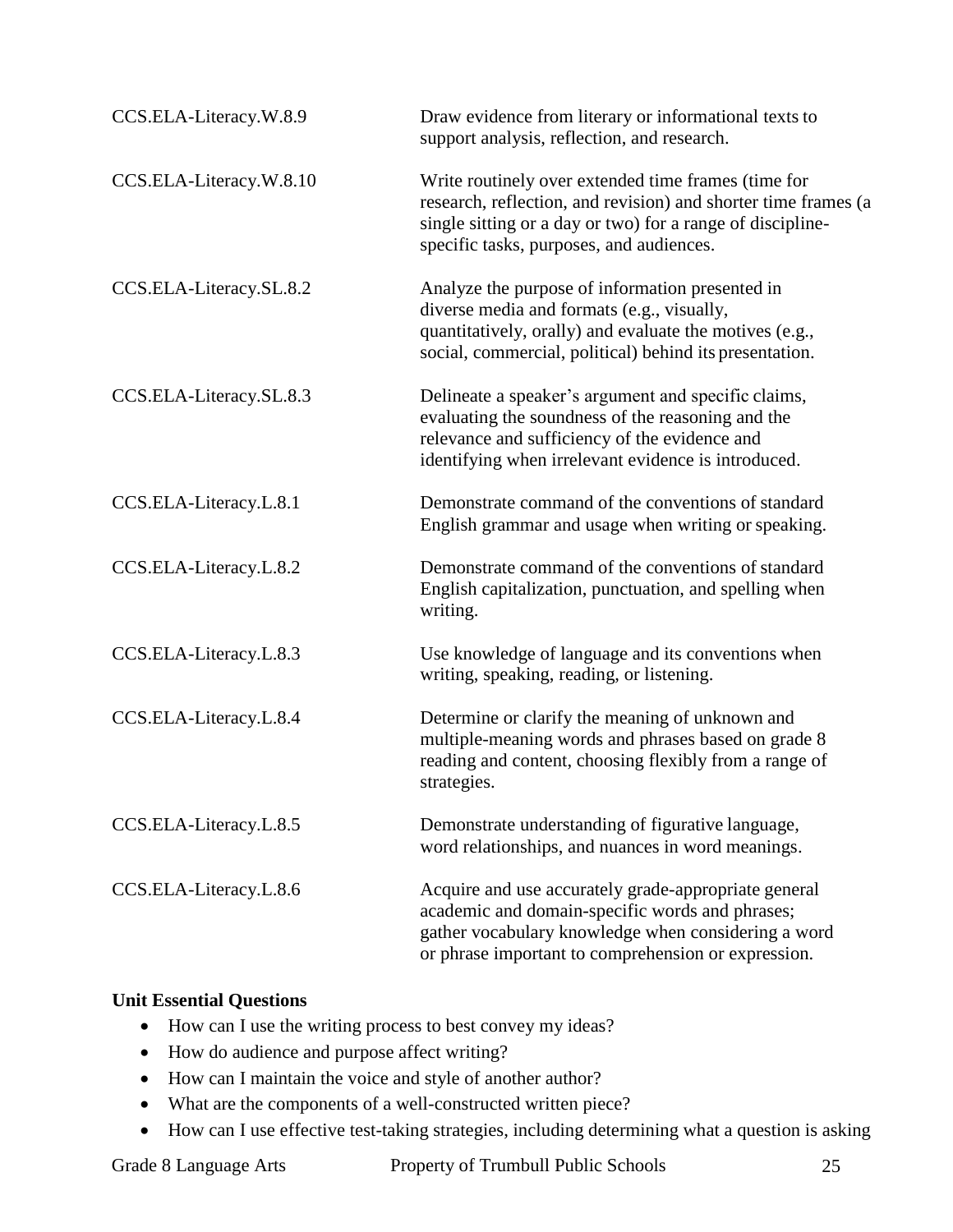of me?

• How do I apply the conventions of writing correctly?

## **Scope and Sequence**

- Completing multiple drafts of introductions, body paragraphs, and/or conclusions of narrative, informational, and/or argumentative pieces of writing, varying language and style toward adjusted purposes, and applying the conventions of writing properly
- Practicing answering selected-response and constructed-response questions in discrete preparation for the Smarter Balanced assessment

#### **Assured Assessments**

Student performance on the following assessments will be included in the Trimester 3 report card.

Formative Assessment:

Students will complete selected-response and constructed-response questions.

#### **Resources**

Core

 *English Language Arts Common Core Performance Coach*. Chicago: Triumph Learning, 2015. Print.

Supplemental

Teacher-selected articles, vocabulary, writing, and grammar activities

## **Time Allotment**

• Approximately three weeks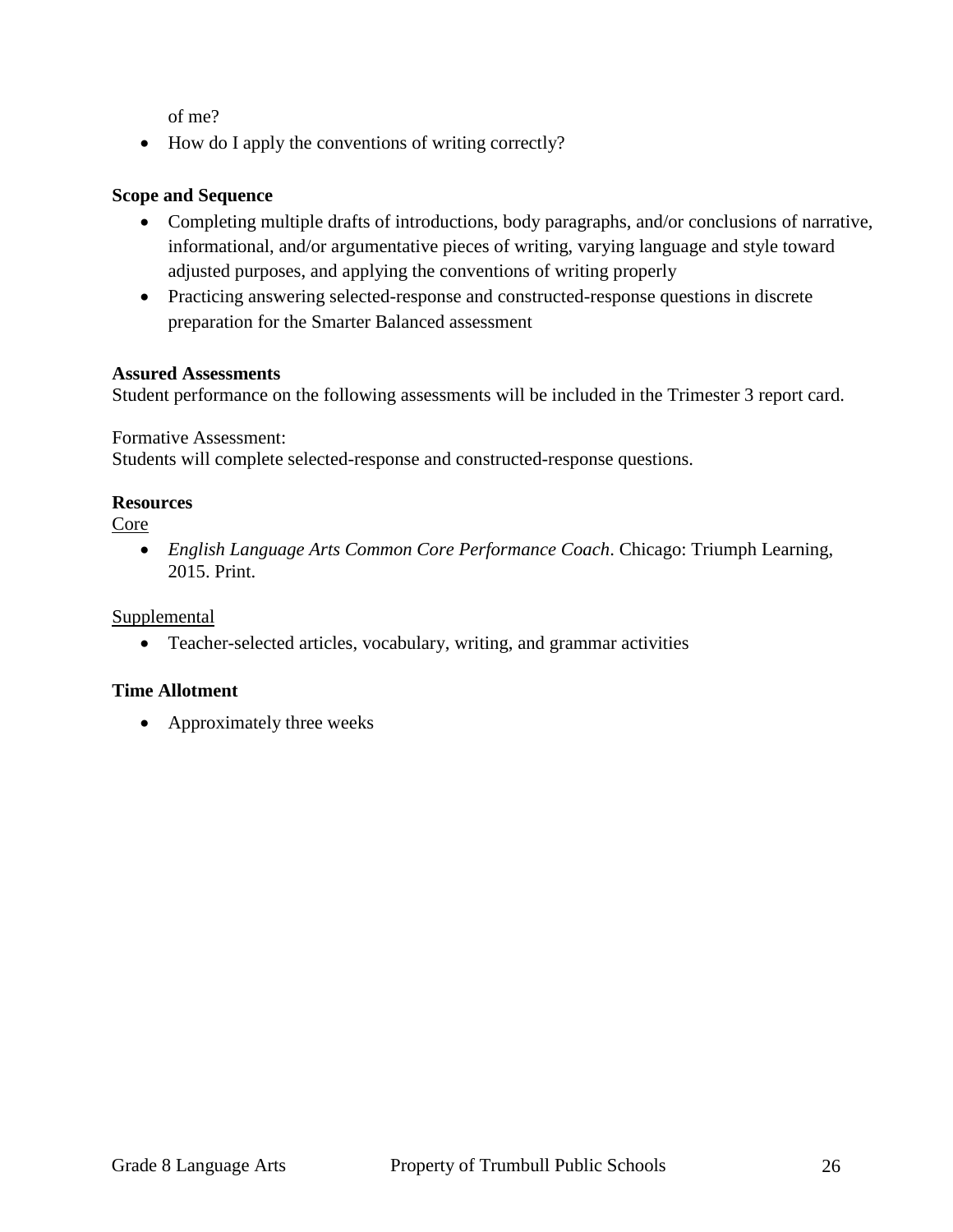## **UNIT 6 Analyzing the Impact of Society's Traditions and Rules**

## **Unit Goals**

| CCS.ELA-Literacy.RL.8.1/RI.8.1 | Cite the textual evidence that most strongly supports an<br>analysis of what the text says explicitly as well as<br>inferences drawn from the text.                                                                                                                        |  |
|--------------------------------|----------------------------------------------------------------------------------------------------------------------------------------------------------------------------------------------------------------------------------------------------------------------------|--|
| CCS.ELA-Literacy.RL.8.2/RI.8.2 | Use particular details to determine a theme or central<br>idea of a text and to analyze how it is developed over<br>the course of the text, including its relationship to<br>characters, setting, plot, and/or supporting ideas;<br>summarize the text.                    |  |
| CCS.ELA-Literacy.RL.8.3/RI.8.3 | Analyze how ideas and themes develop and evolve over<br>the course of a text via particular incidents in the text or<br>particular connections among or distinctions between<br>individuals, ideas, or events.                                                             |  |
| CCS.ELA-Literacy.RL.8.4/RI.8.4 | Understand the choices the author makes in words,<br>sentences, and paragraph structure, including analogies<br>or allusions to other texts, and how these choices<br>contribute to the meaning and purpose of the text.                                                   |  |
| CCS.ELA-Literacy.RL.8.6/RI.8.6 | Explain how an author develops the point of view of<br>each narrator or speaker of a text, including how a<br>particular point of view is distinguished from others,<br>including that of the audience or reader, and the effects<br>of the differences in points of view. |  |
| CCS.ELA-Literacy.W.8.1         | Write arguments to support claims with clear reasons<br>and relevant evidence.                                                                                                                                                                                             |  |
| CCS.ELA-Literacy.W.8.4         | Produce clear and coherent writing in which the<br>development, organization, and style are appropriate to<br>task, purpose, and audience.                                                                                                                                 |  |
| CCS.ELA-Literacy.W.8.5         | With some guidance and support from peers and adults,<br>develop and strengthen writing as needed by planning,<br>revising, editing, rewriting, or trying a new approach,<br>focusing on how well purpose and audience have been<br>addressed.                             |  |
| CCS.ELA-Literacy.W.8.8         | Gather relevant information from multiple print and<br>digital sources, using search terms effectively; assess                                                                                                                                                             |  |
| Grade 8 Language Arts          | Property of Trumbull Public Schools<br>27                                                                                                                                                                                                                                  |  |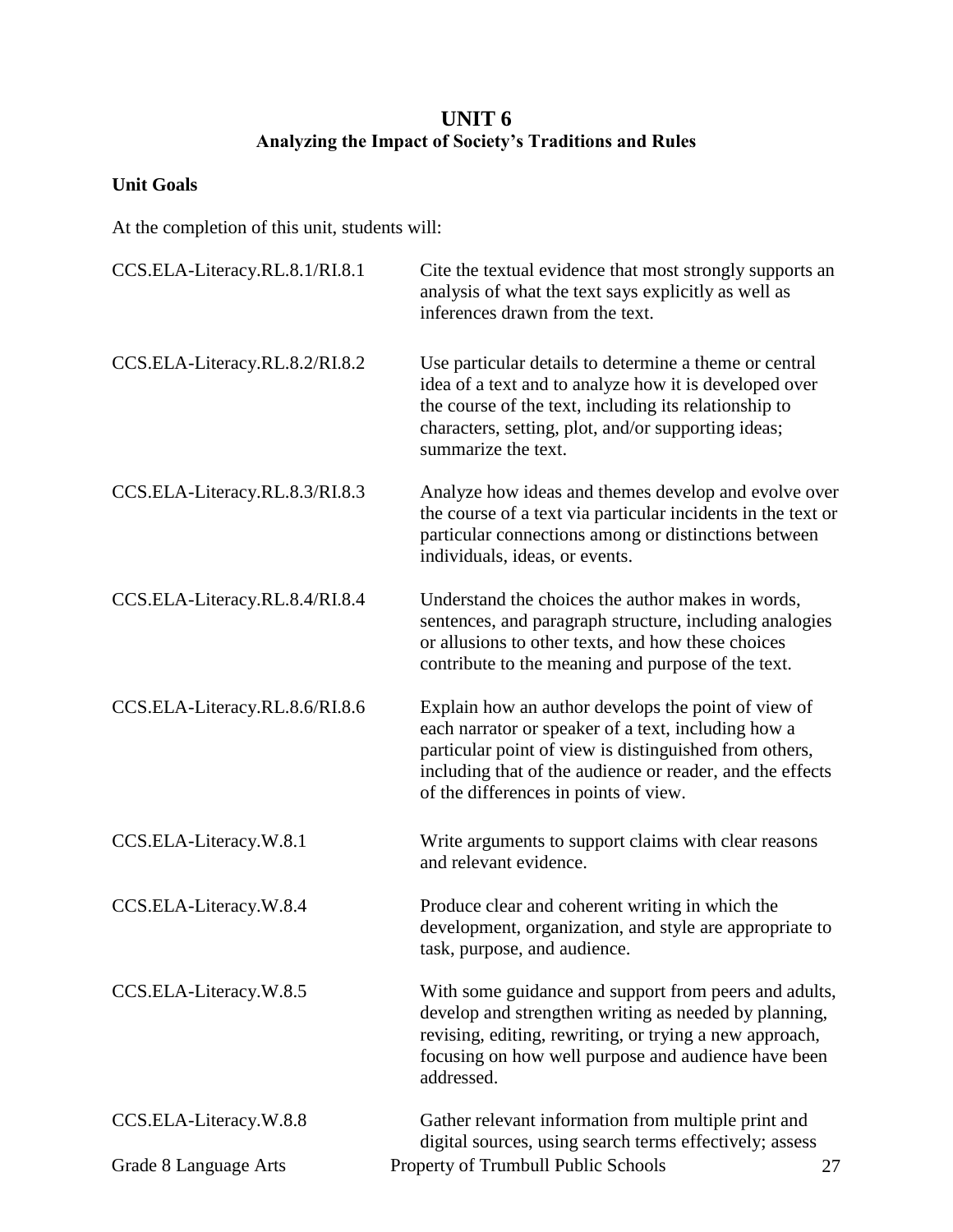|                         | the credibility and accuracy of each source; and quote<br>or paraphrase the data and conclusions of others while<br>avoiding plagiarism and following a standard format for<br>citation.                                                |
|-------------------------|-----------------------------------------------------------------------------------------------------------------------------------------------------------------------------------------------------------------------------------------|
| CCS.ELA-Literacy.W.8.9  | Draw evidence from literary or informational texts to<br>support analysis, reflection, and research.                                                                                                                                    |
| CCS.ELA-Literacy.SL.8.1 | Engage effectively in a range of collaborative<br>discussions (one-on-one, in groups, and teacher-led)<br>with diverse partners on grade 8 topics, texts, and<br>issues, building on others' ideas and expressing their<br>own clearly. |
| CCS.ELA-Literacy.SL.8.6 | Adapt speech to a variety of contexts and tasks,<br>demonstrating command of formal English when<br>indicated or appropriate.                                                                                                           |
| CCS.ELA-Literacy.L.8.1  | Demonstrate command of the conventions of standard<br>English grammar and usage when writing or speaking.                                                                                                                               |
| CCS.ELA-Literacy.L.8.2  | Demonstrate command of the conventions of standard<br>English capitalization, punctuation, and spelling when<br>writing.                                                                                                                |
| CCS.ELA-Literacy.L.8.3  | Use knowledge of language and its conventions when<br>writing, speaking, reading, or listening.                                                                                                                                         |
| CCS.ELA-Literacy.L.8.4  | Determine or clarify the meaning of unknown and<br>multiple-meaning words and phrases based on grade 8<br>reading and content, choosing flexibly from a range of<br>strategies.                                                         |
| CCS.ELA-Literacy.L.8.5  | Demonstrate understanding of figurative language,<br>word relationships, and nuances in word meanings.                                                                                                                                  |
| CCS.ELA-Literacy.L.8.6  | Acquire and use accurately grade-appropriate general<br>academic and domain-specific words and phrases;<br>gather vocabulary knowledge when considering a word<br>or phrase important to comprehension or expression.                   |

## **Unit Essential Questions**

- How does society play a role in influencing our values and beliefs?
- What does it take to stand up for what you know is right?
- How can a novel's themes relate to our own world?
- How do people use different lenses to view the world?
- How does author's craft contribute to the meaning of a story?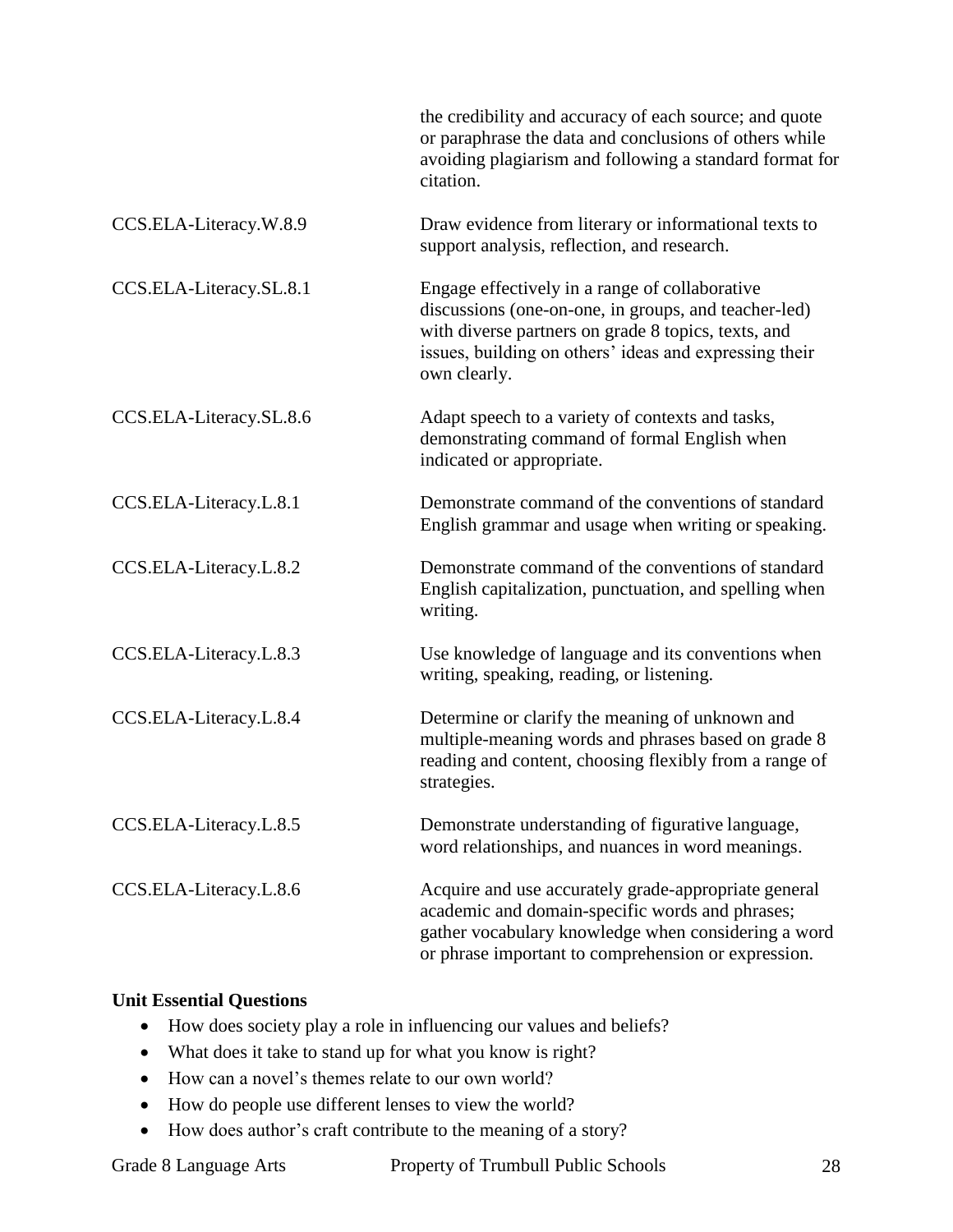#### **Scope and Sequence**

- Reading and discussing Lee's *To Kill a Mockingbird* in both small and large groups
- Understanding the power of a symbol in a literary work
- Analyzing central themes of the novel and their development over the course of the text
- Incorporating and expanding upon text evidence to support claim
- Reviewing elements of literary analysis via mentor texts and models
- Understanding the tone of a literary essay
- Organizing strong text evidence in a multi-paragraph literary essay, revising and editing content based on peer and teacher feedback, and publishing the essay based on MLA documentation format, including parenthetical citations

#### **Assured Assessments**

Student performance on the following assessments will be included in the Trimester 3 report card.

#### Formative Assessment:

Students will annotate text and complete written responses, providing evidence of the students' ability to analyze specific text details and to track thematic threads throughout the novel. Teachers will provide feedback on students' annotations and written responses via checklists and written/oral commentary.

#### Summative Assessment:

Each student will plan, draft, revise, and publish a literary essay focused on using text evidence to present a claim about a theme in *To Kill a Mockingbird*. The essay should include and explain relevant evidence from the text to support a theme, and discuss symbolism and other craft techniques as they develop and heighten the meaning of the selected theme. A common rubric will be used to assess the essay, and grades will be factored into the trimester grade as a major element in a manner common to all grade 8 language arts teachers at both middle schools.

#### **Resources**

Core

Lee, Harper. *To Kill a Mockingbird*. New York: Harper, 1988. Print.

#### Supplemental

- Teacher and student exemplar literary essays
- Teacher-selected published literary essays

#### **Time Allotment**

• Approximately six weeks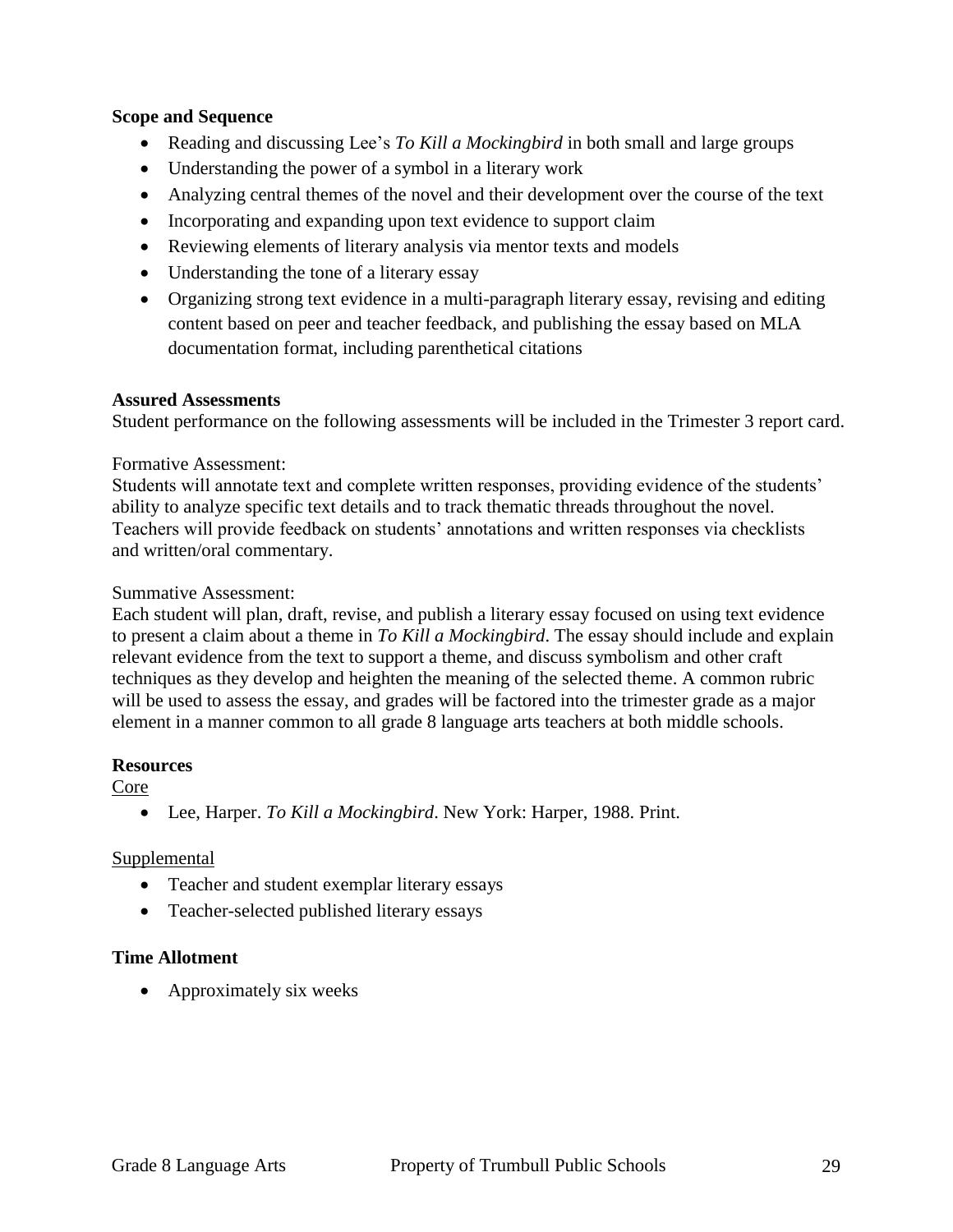## **UNIT 7 Understanding the Big Idea**

## **Unit Goals**

| CCS.ELA-Literacy.RL.8.1/RI.8.1 | Cite the textual evidence that most strongly supports an<br>analysis of what the text says explicitly as well as<br>inferences drawn from the text.                                                                                                                        |  |  |
|--------------------------------|----------------------------------------------------------------------------------------------------------------------------------------------------------------------------------------------------------------------------------------------------------------------------|--|--|
| CCS.ELA-Literacy.RL.8.2/RI.8.2 | Use particular details to determine a theme or central<br>idea of a text and to analyze how it is developed over<br>the course of the text, including its relationship to<br>characters, setting, plot, and/or supporting ideas;<br>summarize the text.                    |  |  |
| CCS.ELA-Literacy.RL.8.3/RI.8.3 | Analyze how ideas and themes develop and evolve over<br>the course of a text via particular incidents in the text or<br>particular connections among or distinctions between<br>individuals, ideas, or events.                                                             |  |  |
| CCS.ELA-Literacy.RL.8.4/RI.8.4 | Understand the choices the author makes in words,<br>sentences, and paragraph structure, including analogies<br>or allusions to other texts, and how these choices<br>contribute to the meaning and purpose of the text.                                                   |  |  |
| CCS.ELA-Literacy.RL.8.6/RI.8.6 | Explain how an author develops the point of view of<br>each narrator or speaker of a text, including how a<br>particular point of view is distinguished from others,<br>including that of the audience or reader, and the effects<br>of the differences in points of view. |  |  |
| CCS.ELA-Literacy.W.8.6         | Use technology, including the Internet, to produce and<br>publish writing and present the relationships between<br>information and ideas efficiently as well as to interact<br>and collaborate with others.                                                                |  |  |
| CCS.ELA-Literacy.W.8.9         | Draw evidence from literary or informational texts to<br>support analysis, reflection, and research.                                                                                                                                                                       |  |  |
| CCS.ELA-Literacy.SL.8.4        | Present claims and findings, emphasizing salient points<br>in a focused, coherent manner with relevant evidence,<br>sound valid reasoning, and well-chosen details; use<br>appropriate eye contact, adequate volume, and clear<br>pronunciation.                           |  |  |
| CCS.ELA-Literacy.SL.8.6        | Adapt speech to a variety of contexts and tasks,                                                                                                                                                                                                                           |  |  |
| Grade 8 Language Arts          | Property of Trumbull Public Schools<br>30                                                                                                                                                                                                                                  |  |  |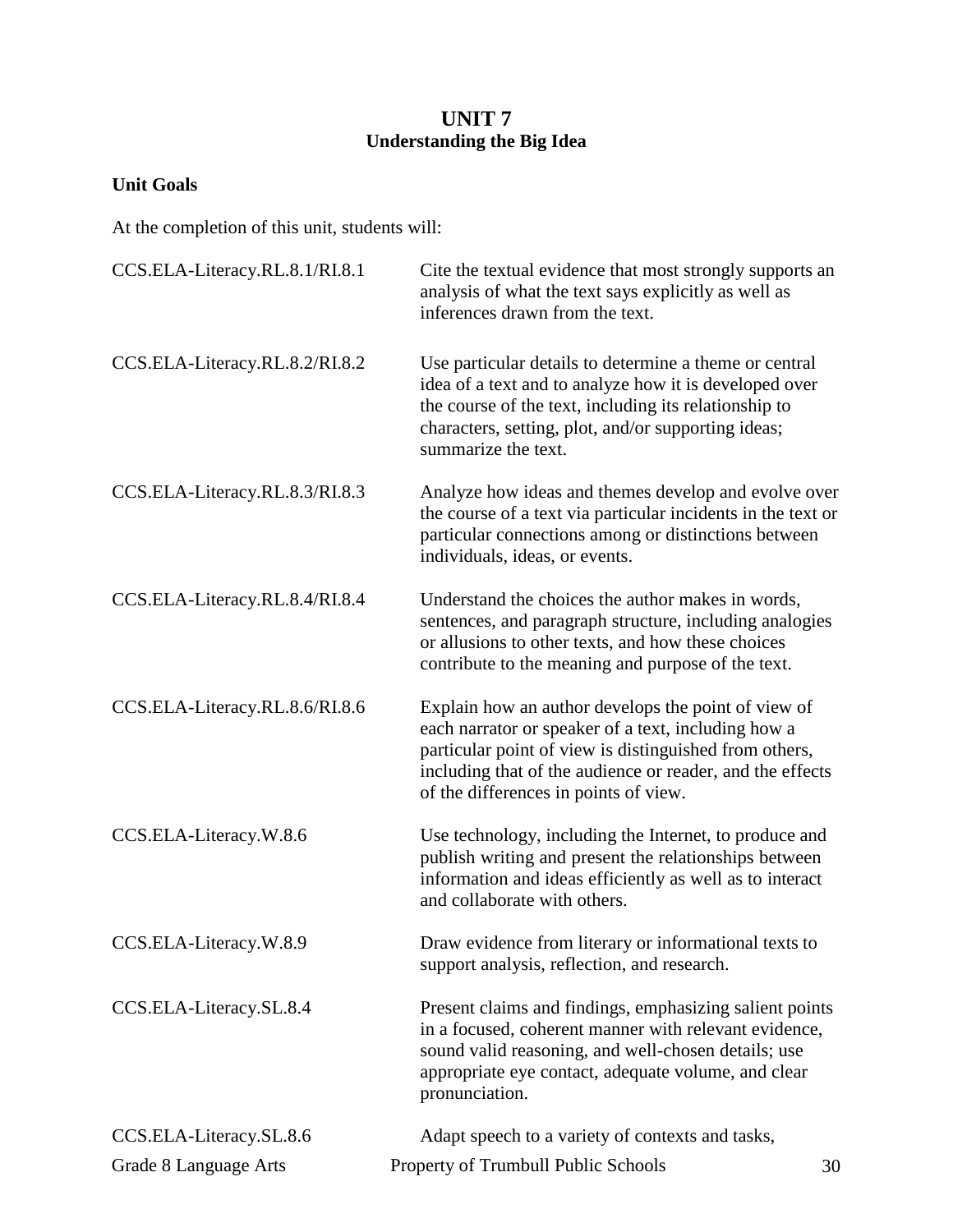|                        | demonstrating command of formal English when<br>indicated or appropriate.                                                                                                                                             |
|------------------------|-----------------------------------------------------------------------------------------------------------------------------------------------------------------------------------------------------------------------|
| CCS.ELA-Literacy.L.8.1 | Demonstrate command of the conventions of standard<br>English grammar and usage when writing or speaking.                                                                                                             |
| CCS.ELA-Literacy.L.8.2 | Demonstrate command of the conventions of standard<br>English capitalization, punctuation, and spelling when<br>writing.                                                                                              |
| CCS.ELA-Literacy.L.8.3 | Use knowledge of language and its conventions when<br>writing, speaking, reading, or listening.                                                                                                                       |
| CCS.ELA-Literacy.L.8.4 | Determine or clarify the meaning of unknown and<br>multiple-meaning words and phrases based on grade 8<br>reading and content, choosing flexibly from a range of<br>strategies.                                       |
| CCS.ELA-Literacy.L.8.5 | Demonstrate understanding of figurative language,<br>word relationships, and nuances in word meanings.                                                                                                                |
| CCS.ELA-Literacy.L.8.6 | Acquire and use accurately grade-appropriate general<br>academic and domain-specific words and phrases;<br>gather vocabulary knowledge when considering a word<br>or phrase important to comprehension or expression. |

## **Unit Essential Question**

Which theme(s) found in the course literature is(are) most important to society today?

## **Scope and Sequence**

- Reviewing texts, annotations, and notes related to literature studied throughout the year
- Researching modern examples of the themes of that literature
- Choosing a theme common to at least two texts studied during the year
- Reviewing advanced oral presentation skills
- Organizing strong text and research evidence for a technology-enhanced oral presentation, revising and editing content based on peer and teacher feedback, and delivering the presentation to the class
- Demonstrating command of language conventions in both writing and speaking

## **Assured Assessments**

Student performance on the following assessments will be included in the Trimester 3 report card.

Formative Assessment: Students will collaborate on a group presentation plan.

| <b>Summative Assessment:</b> |                 |
|------------------------------|-----------------|
| Grade 8 Language Arts        | Property of Tru |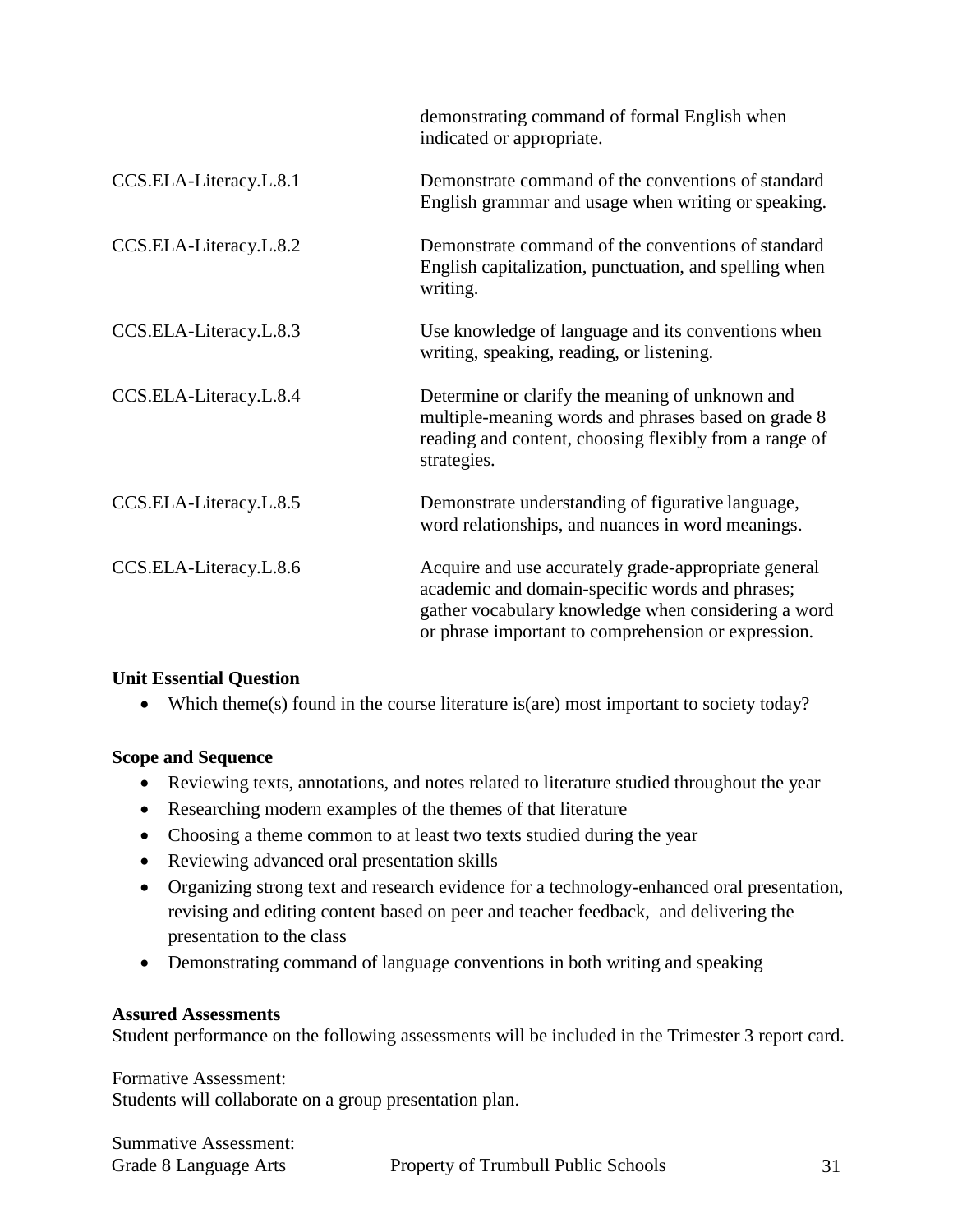Working with peers, students will prepare and deliver a slide presentation on the theme(s) of the selected works.

#### **Resources**

**Core** 

prior Grade 8 Language Arts reading selections

## **Time Allotment**

• Approximately five weeks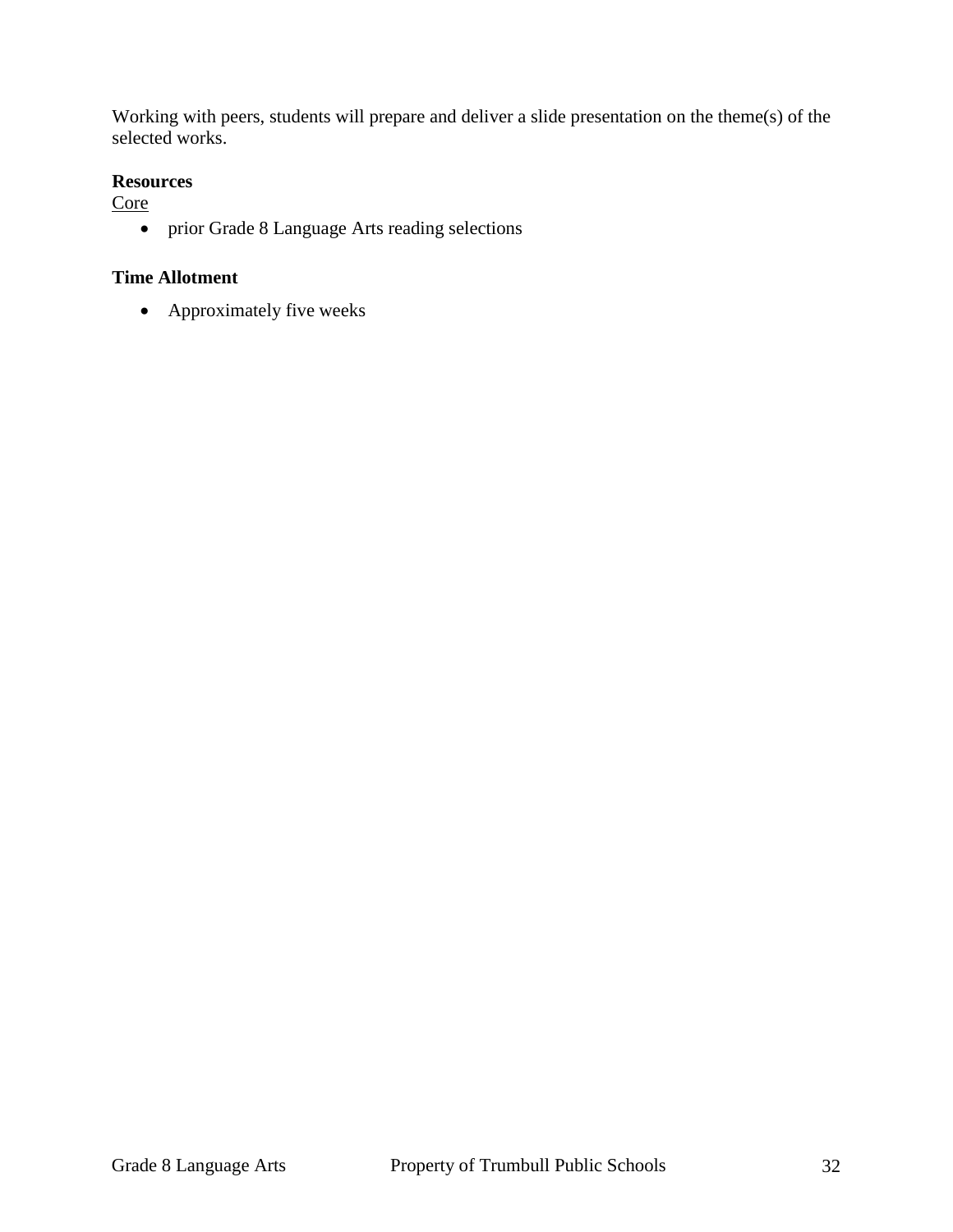## **ASSURED STUDENT PERFORMANCE RUBRICS**

- Grade 8 Language Arts Universal Writing Rubric (attached)
- Grade 8 Language Arts Writing Workshop Checklist (attached)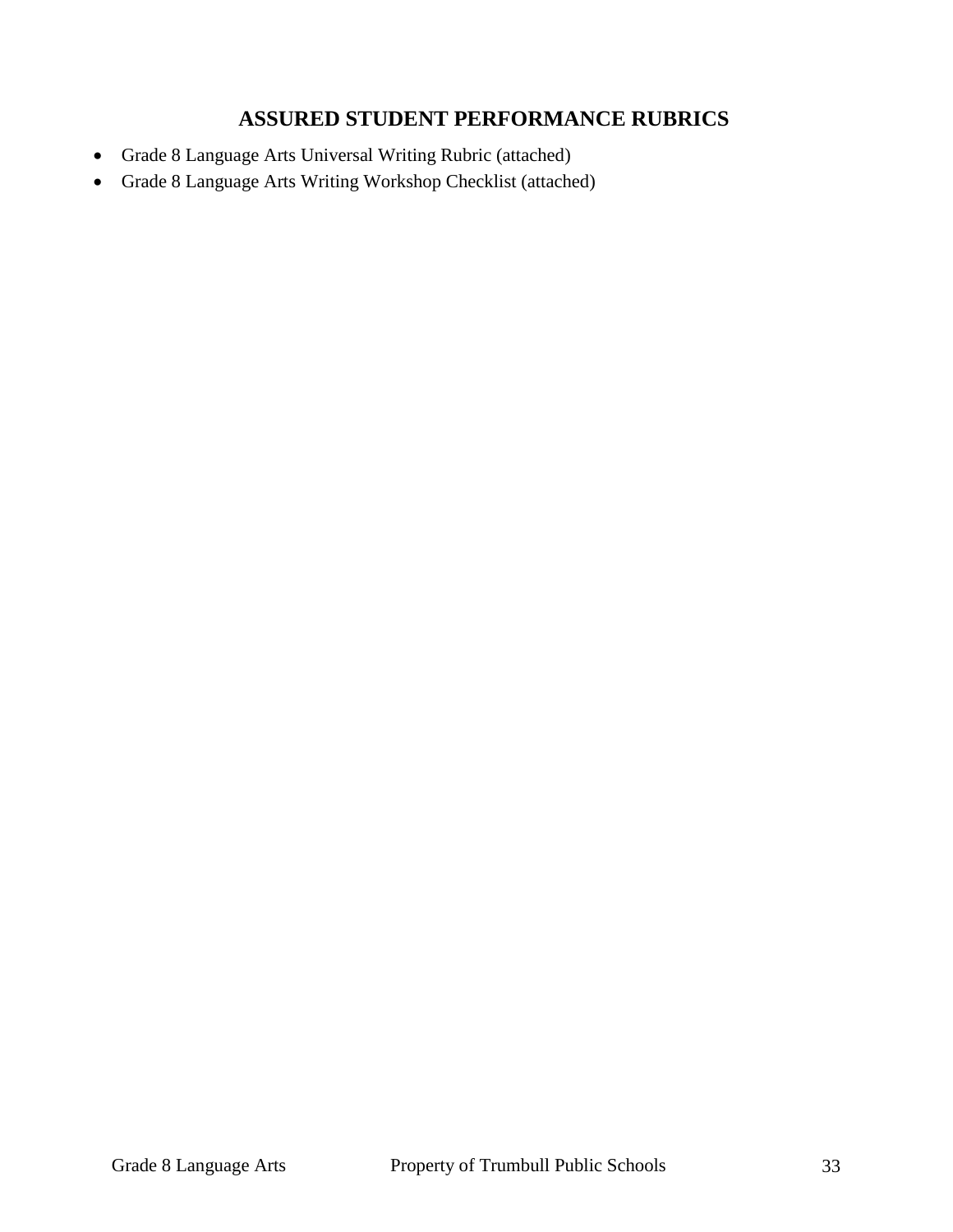## **Grade 8 Language Arts Universal Writing Rubric**

Name: \_\_\_\_\_\_\_\_\_\_\_\_\_\_\_\_\_\_\_\_\_\_\_\_\_\_\_\_\_\_\_\_\_\_\_\_\_\_\_\_\_\_\_\_\_\_\_\_\_\_\_\_\_\_\_\_ Date: \_\_\_\_\_\_\_\_\_\_\_\_\_\_\_\_\_\_\_\_\_\_\_\_\_\_\_\_\_\_\_\_\_\_\_\_\_\_\_\_\_

Essay Assignment:

| Evidence and<br>Elaboration<br>(60%) | Includes a strong<br>claim/thesis that is<br>thoroughly supported and<br>explained with specific<br>evidence from the text.<br>Quotes effectively support<br>thesis. | Includes a specific<br>claim/thesis that is<br>supported and explained<br>with evidence from the text.<br>Quotes support thesis.                                                | Includes a claim/thesis that is<br>generally supported and<br>explained with some<br>evidence from the text. Some<br>ideas and explanations may<br>be incorrect, irrelevant, or<br>redundant. Quotes generally<br>support thesis. | Has an unclear claim/thesis.<br>Claim/thesis is not supported and<br>explained with evidence from the<br>text. Ideas and explanations are<br>lacking. Quotes do not support a<br>thesis.                  |
|--------------------------------------|----------------------------------------------------------------------------------------------------------------------------------------------------------------------|---------------------------------------------------------------------------------------------------------------------------------------------------------------------------------|-----------------------------------------------------------------------------------------------------------------------------------------------------------------------------------------------------------------------------------|-----------------------------------------------------------------------------------------------------------------------------------------------------------------------------------------------------------|
| Organization<br>(25%)                | All supporting ideas are<br>logically arranged to show<br>development of thought.<br>Transitions are effectively<br>embedded to enhance<br>fluency.                  | Most supporting ideas are<br>logically arranged to show<br>development of thought.<br>Transitions are embedded to<br>improve fluency.                                           | Supporting ideas are<br>somewhat logically arranged<br>to show development of<br>thought. A lack of transitions<br>interferes with fluency.                                                                                       | The order of supporting ideas is<br>awkward or confusing. Transitions<br>are not present and/or weak.                                                                                                     |
| Conventions<br>$(10\%)$              | Usage, sentence formation,<br>punctuation, capitalization,<br>and spelling are exemplary.<br>Essay format/parenthetical<br>citations follow proper MLA<br>format.    | There are minimal errors in<br>usage, sentence formation,<br>punctuation, capitalization,<br>and spelling. There are few<br>errors in essay format/<br>parenthetical citations. | There are some errors in<br>usage, sentence formation,<br>punctuation, capitalization,<br>and spelling. There are some<br>errors in essay<br>format/parenthetical<br>citations.                                                   | There are frequent errors in usage,<br>sentence formation, punctuation,<br>capitalization, and spelling. Several<br>multiple errors in essay format/<br>parenthetical citations or missing<br>altogether. |
| Style<br>(5%)                        | Word choice is exemplary<br>and appropriate for the<br>assignment, and reflects an<br>awareness of audience.                                                         | Word choice is strong and<br>appropriate for the<br>assignment, and reflects an<br>awareness of audience.                                                                       | Word choice is generally<br>appropriate for the<br>assignment, and reflects an<br>awareness of audience.                                                                                                                          | Word choice is weak and/or<br>inappropriate for the assignment,<br>and does not reflect an awareness of<br>audience.                                                                                      |